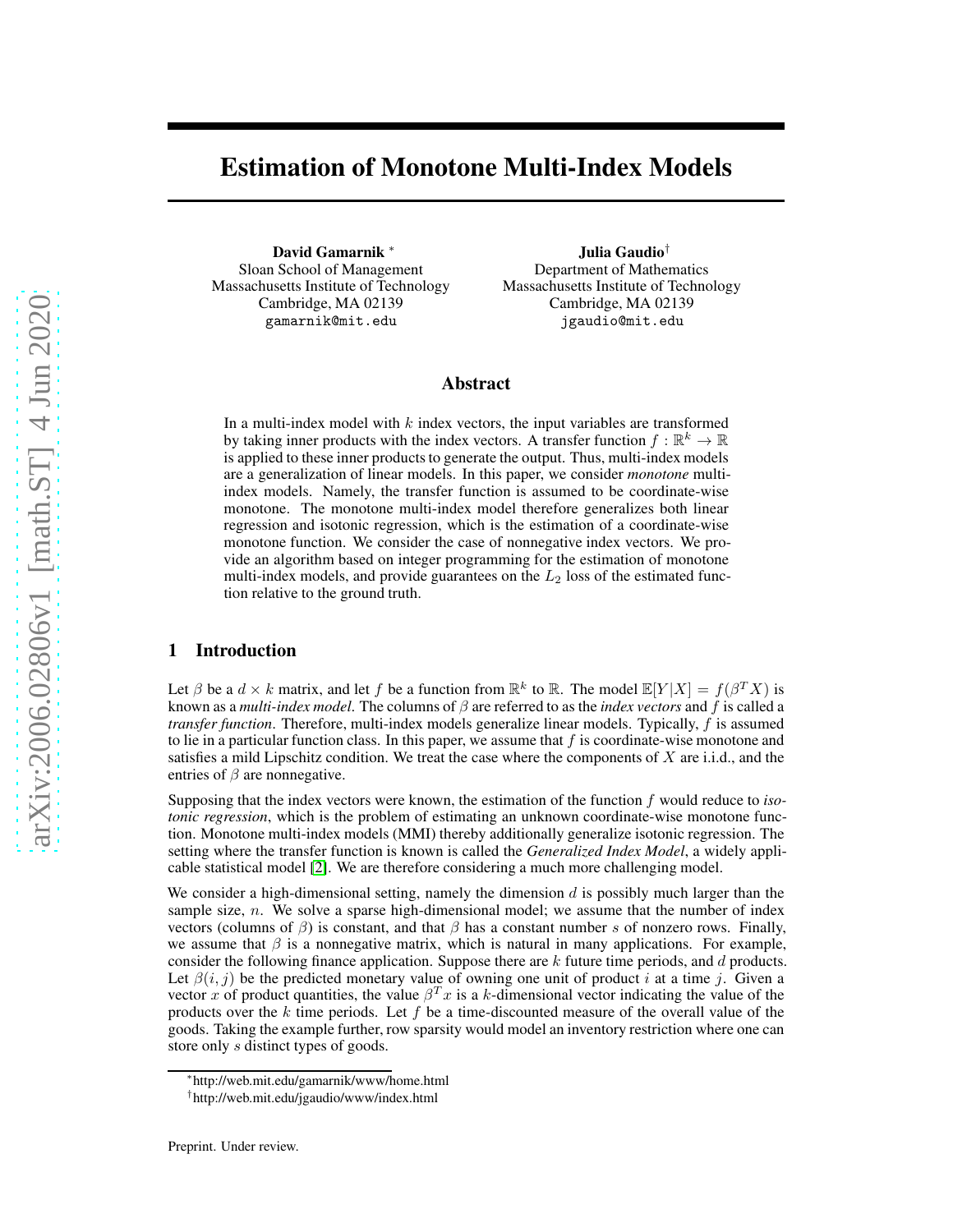Work on index models has largely focused on the single-index model  $(k = 1)$  (e.g. [\[7\]](#page-8-1), [\[9\]](#page-8-2), [\[10\]](#page-8-3), [\[13\]](#page-8-4), [\[11\]](#page-8-5)). In particular, [\[13\]](#page-8-4) provides the first provably efficient estimation algorithm for estimation of single-index models under monotonicity and Lipschitz assumptions. This work is further improved by [\[11\]](#page-8-5). To our knowledge, our paper is the first work done on estimation of multi-index models under the monotone Lipschitz model.

#### 1.1 Notation

Let x be a vector in  $\mathbb{R}^d$ . The vector p-norm  $||x||_p$  is defined as  $||x||_p^p \triangleq \sum_{i=1}^d x_i^p$ . The  $\infty$ -norm is defined as  $||x||_{\infty} \triangleq \max_{i \in [d]} |x_i|$ . Let  $\mathcal{M}_{d,k}(r)$  be the set of  $d \times k$  matrices with each column having 2-norm at most r. Similarly, let  $\overline{\mathcal{M}}_{d,k}(r)$  be the set of  $d \times k$  matrices with each column having 2-norm *equal* to r. Let  $\mathcal{O}_{d,k}$  be the set of  $d \times k$  orthonormal matrices. Let  $\mathcal{P}_k$  denote the set of  $k \times k$  rotation matrices, i.e.  $\mathcal{P}_k = \{P \in \mathbb{R}^{k \times k} : P^T = P^{-1}, \text{ det}(P) = 1\}.$ 

For a  $d \times k$  matrix M, let  $M_{ij}^+ \triangleq \max\{M_{ij}, 0\}$ , for  $i \in [d]$  and  $j \in [k]$ , i.e.  $M^+$  is the matrix formed from M by replacing each negative entry by 0. Similarly, for a vector  $x \in \mathbb{R}^k$ , let  $x^+$  denote the positive part of x, i.e.  $x_i^{\pm} = \max\{x_i, 0\}$ . For a matrix  $M \in \mathbb{R}^{d \times k}$  and  $I \subseteq [d]$ , let

$$
M(I)_{ij} = \begin{cases} M_{ij} & i \in I \\ 0 & i \notin I. \end{cases}
$$

In other words, the matrix  $M(I)$  is formed from M by zeroing all rows with index not belonging to *I*. Similarly, for a vector  $x \in \mathbb{R}^d$ , let  $x(I)_i = 1_{i \in I} x_i$ . Note that  $(M(I))^T x = M^T(x(I))$ .

Let  $\|\cdot\|_p$  also denote the component-wise p-norm of a matrix, i.e. for a  $d \times k$  matrix M, we have  $||M||_p^p = \sum_{i=1}^d \sum_{j=1}^k M_{ij}^p$ . The Frobenius norm  $||M||_F$  is equal to  $||M||_2$  under this notation.

We say a function  $f : \mathbb{R}^k \to \mathbb{R}$  is *l*-*Lipschitz* if for every  $x, y \in \mathbb{R}^k$  it holds that

$$
|f(x) - f(y)| \le l \|x - y\|_2.
$$

We say that  $f : \mathbb{R}^k \to \mathbb{R}$  is *coordinate-wise monotone* if for all  $x, y \in \mathbb{R}^k$  with  $x_i \leq y_i$  for each coordinate i, it holds that  $f(x) \leq f(y)$ . In other words, f is coordinate-wise monotone if it is monotone with respect to the Euclidean partial order. Fix  $b > 0$ . Let  $\mathcal{C}(b)$  be the set of coordinatewise monotone functions  $f : \mathbb{R}^k \to [0, b]$ , and let  $\mathcal{L}_1(b)$  be the set of 1-Lipschitz coordinate-wise monotone functions  $f : \mathbb{R}^k \to [0, b]$ . Note that  $\mathcal{L}_1(b) \subset \mathcal{C}(b)$ .

For a matrix  $\beta$  and function f, write  $(f \circ \beta)(x) \triangleq f(\beta^T x)$ . Finally, let  $L(x, y, f) \triangleq (f(x) - y)^2$  be the loss function we consider.

#### <span id="page-1-0"></span>1.2 The Model

We now describe the model. Some of the assumptions are carried from [\[14\]](#page-8-6). All parameters except the dimension d are considered constant.

Let  $\beta^* \in \overline{\mathcal{M}}_{d,k}(r)$  be a  $d \times k$  matrix of rank k, where each column has 2-norm equal to r. Assume that  $\beta^*$  is s<sup>\*</sup>-row sparse, meaning that  $\beta^*$  has at most s<sup>\*</sup> nonzero rows. Let  $I^* \subset [d]$  be the set of non-zero rows of  $\beta^*$ , so that  $\beta^*(I^*) = \beta^*$ . Since  $\beta^*$  has full column rank, we can write  $\beta^* = Q^* R^*$ as its QR decomposition, where  $Q^* \in \mathcal{O}_{d,k}$  and  $R^* \in \overline{\mathcal{M}}_{k,k}(r)$  is invertible. We further assume that  $\beta^* \geq 0$  entrywise.

Let  $p_0$  be a twice-differentiable density supported on  $\mathcal{X} \subset R$ . Let  $p^* = \max_{x \in \mathbb{R}} p_0(x)$ . Further assume that  $\mathcal{X} \subseteq [-C, C]$ . Let  $X \in \mathbb{R}^d$  be a random variable with density  $f_X(x) = \prod_{i=1}^d p_0(x_i)$ . We additionally assume that  $\mathbb{E}[X] = 0$ . This is without loss of generality, as we could treat the random variable  $X - \mathbb{E}[X]$  with support contained in the set  $[-2C, 2C]^d$ .

Let  $s_0(x) = \frac{p'_0(x)}{p_0(x)}$  $\frac{p_0(x)}{p_0(x)}$  for  $x \in \mathcal{X}$ . Let  $f^* \in \mathcal{L}_1(b)$  be a twice-differentiable function. We assume that  $\mathbb{E}\left[\nabla^2 f^{\star}(\beta^{\star T} X)\right] \succ 0$ , a restriction that ensures that estimation of  $\beta^{\star}$  is information-theoretically feasible [\[14\]](#page-8-6). Let  $\rho_0$  be the smallest eigenvalue of  $\mathbb{E}[\nabla^2 f^*(\beta^{*T} X)]$ . Note that since  $\beta^*$  has a constant number of columns and a constant number of nonzero rows, the value  $\rho_0$  is itself a constant.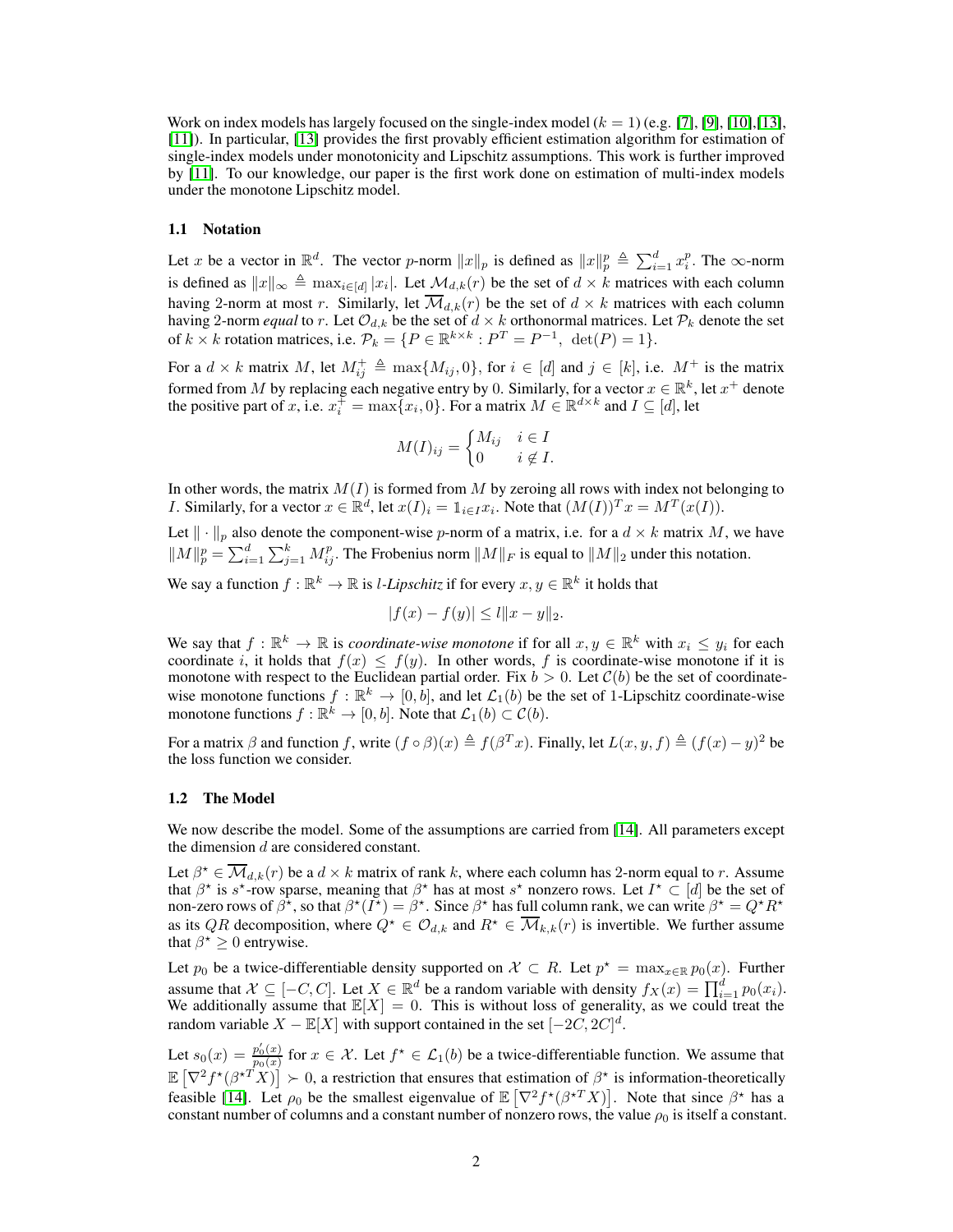The model is

<span id="page-2-0"></span>
$$
Y = (f^* \circ \beta^*)(X) + Z.
$$
 (1)

Here Z is independent from X and satisfies  $\mathbb{E}[Z] = 0$ . We assume that  $|Z| \leq \eta$  almost surely so that  $Y \in \mathcal{Y} \triangleq [-\eta, b + \eta]$  almost surely. Let  $F(x, y)$  denote the joint density of X and Y. We make a mild distribution assumption, which is that there exists  $\theta$  such that  $\mathbb{E}[s_0(\tilde{X})^6] \leq \theta$  and  $\mathbb{E}[Y^6] \leq \theta$ . Note that since  $Y \in [-\eta, b + \eta]$ , then  $Y^6 \le (b + \eta)^6$  almost surely.

Given i.i.d. samples  $(X_1, Y_1), \ldots, (X_n, Y_n)$  drawn from the model [\(1\)](#page-2-0), our goal is to estimate the function  $f^* \circ \beta^*$ , which is an element of the function class

$$
\overline{\mathcal{F}}_{d,k} \triangleq \left\{ f \circ \beta(I) : f \in \mathcal{L}_1(b), I \subset [d], |I| = s^{\star}, \beta(I) \in \overline{\mathcal{M}}_{d,k}(r) \right\}.
$$

<span id="page-2-1"></span>**Proposition 1.** Let  $\mathcal{F}_{d,k} \triangleq \{f \circ \beta(I) : f \in \mathcal{L}_1(b), I \subset [d], |I| = s^{\star}, \beta(I) \in \mathcal{M}_{d,k}(r)\}\$ . It holds *that*  $\mathcal{F}_{d,k} = \overline{\mathcal{F}}_{d,k}$ *.* 

By Proposition [1,](#page-2-1) the model captures  $\beta^* \in \mathcal{M}_{k,k}(r) \subset \overline{\mathcal{M}}_{k,k}(r)$  as well. Observe that for  $l > 0$ ,

$$
f\circ\beta\equiv f(lx)\circ\frac{\beta}{l}.
$$

By this identity, the assumption that  $f^*$  is 1-Lipschitz and  $\beta^*$  has columns of norm r is without loss of generality; the assumption is equivalent to the assumption that  $f^*$  is *l*-Lipschitz and  $\beta^*$  has columns of norm  $r/l$ .

#### 1.3 Outline

We combine the results of two recent papers in order to design an algorithm for estimation in MMI models. [\[14\]](#page-8-6) provide an algorithm for estimation of  $Q^*$  up to rotation given samples from the model [\(1\)](#page-2-0). In other words, they find Q such that  $QP \approx Q^*$  for some rotation matrix P. In Section [2,](#page-3-0) we summarize the approach of [\[14\]](#page-8-6) to estimate the matrix  $Q^*$ , up to rotation.

Informally, observe that if  $QP \approx Q^*$  and  $R \approx PR^*$ , then  $QR \approx Q^*R^*$ . Given a Q that approximates  $Q^*$  up to rotation, it remains to find  $R \in \overline{\mathcal{M}}_{k \times k}(r)$ , an index set I of cardinality  $s^*$ , as well as a function f. Thus, the estimation of  $Q^*$  up to rotation reduces the high-dimensional estimation problem to a lower-dimensional problem.

Our approach is to form a collection of candidate  $k \times k$  matrices (Section [3\)](#page-3-1). For each candidate matrix, we find the optimal index set and accompanying coordinate-wise monotone function (Section [4\)](#page-4-0). We call the problem of finding the optimal index set  $I$  and coordinate-wise monotone function  $f$ the Sparse Matrix Isotonic Regression Problem. We extend the recent work of [\[5\]](#page-8-7), who consider a related isotonic regression problem.

In Section [5,](#page-5-0) we tie together the results of the previous three sections in order to provide an algorithm for estimation in the high-dimensional monotone multi-index model. The algorithm finds a function of the form  $f \circ (QR)^+ (I)$  minimizing the sample loss over the candidate matrices R. Here I is an index set and  $f$  is a coordinate-wise monotone function obtained by solving the Sparse Matrix Isotonic Regression Problem. We give estimation guarantees for our algorithm in terms of  $L_2$  loss. Finally, Section [6](#page-8-8) outlines some future directions.

## 1.4 Contributions

Let  $|| f^* \circ Q^* R^* - g||_2$  denote the expected  $L_2$  loss of a function g with respect to the ground truth:

$$
||f^{\star} \circ Q^{\star} R^{\star} - g||_2^2 \triangleq \int_{x \in \mathcal{X}} \left[ (f^{\star} \circ Q^{\star} R^{\star})(x) - g(x) \right]^2 f_X(x) dx.
$$

 $J_{x \in \mathcal{X}}$ <br>Let  $z(\epsilon_1, \epsilon_2, C) \triangleq 2\eta C \sqrt{k} (\epsilon_1 + \epsilon_2 r) + C^2 k (\epsilon_1 + \epsilon_2 r)^2$ . The main result of our paper is the following.

<span id="page-2-2"></span>**Theorem 1.** Fix  $\epsilon > 0$ . Let  $\delta = \delta(\epsilon)$  be the solution to  $z(\delta, \delta, C) = \frac{\epsilon}{2}$ . Suppose  $d \ge \sqrt{\frac{3}{\epsilon}}$ . Given *n* independent samples  $(X_i, Y_i)_{i=1}^n$  from the model [\(1\)](#page-2-0), there exists an algorithm that produces an *estimator*  $f_n \circ M_n^{\dagger}(I_n)$  *such that* 

$$
\mathbb{P}\left(\|f_n \circ M_n^+(I_n) - f^\star \circ Q^\star R^\star\|^2_2 \geq \epsilon\right) \leq \epsilon.
$$

*whenever*  $n \ge C_1 \log(d) + C_2$ , for constants  $C_1$  and  $C_2$  depending on C, b, s<sup>\*</sup>, p<sup>\*</sup>, k,  $\rho_0$ ,  $\theta$ , and  $\eta$ .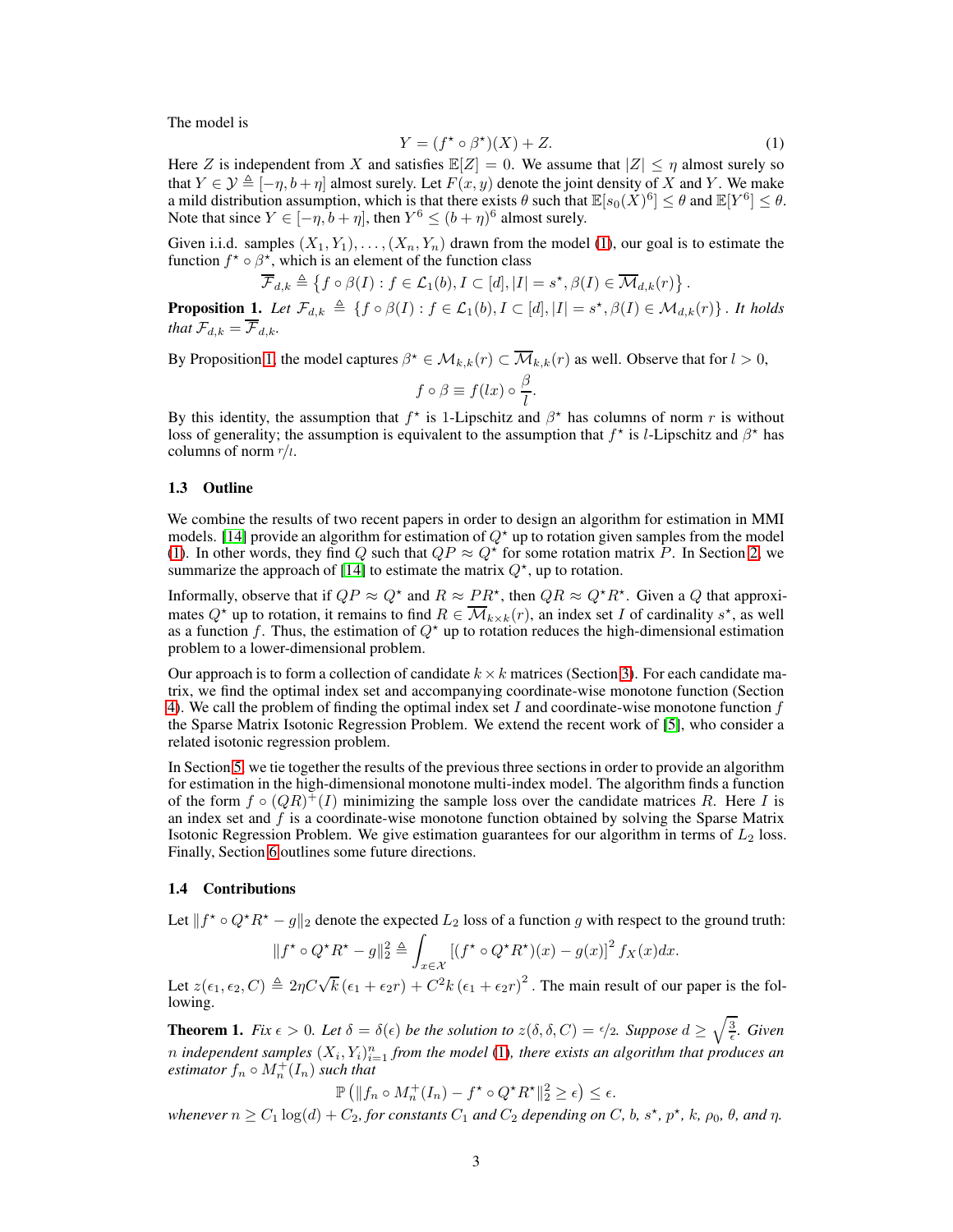The significance of this result is that we can estimate the ground truth function with a high degree of accuracy even when the dimension d is much larger than the number of samples  $n$ . The proofs are deferred to the supplementary material, with the exception of the proof of our key result, Theorem [3,](#page-5-1) that immediately implies Theorem [1.](#page-2-2)

# <span id="page-3-0"></span>2 Estimation of  $Q^*$

We summarize the work of [\[14\]](#page-8-6), who estimate  $Q^*$  up to rotation. The approach of [\[14\]](#page-8-6) uses the second-order Stein condition. For  $x \in \mathbb{R}^d$ , let  $T(x)$  be the  $d \times d$  matrix defined as follows.

$$
T(x)_{ij} = \begin{cases} s_0(x_i)s_0(x_j) & i \neq j \\ s_0(x_i)^2 - s'_0(i) & i = j. \end{cases}
$$

[\[14\]](#page-8-6) show the identity  $\mathbb{E}[Y \cdot T(X)] = Q^* D_0 Q^*$ , where  $D_0 = \mathbb{E}[\nabla^2 f(\beta^{*T} X)]$ . Therefore, one can estimate  $Q^*$  from the leading eigenvectors of the sample average of the quantity  $Y \cdot T(X)$ . [\[14\]](#page-8-6) use a robust estimator for  $Y \cdot T(X)$ . For  $\tau > 0$ , define the truncated random variables

$$
\tilde{Y}_i \triangleq \text{sign}(Y_i) \cdot \min\{|Y_i|, \tau\} \text{ and } \tilde{T}_{jk}(X_i) \triangleq \text{sign}(T_{jk}(X_i)) \cdot \min\{|T_{jk}(X_i)|, \tau^2\}.
$$

The robust estimator is given by

$$
\tilde{\Sigma} = \tilde{\Sigma}(\tau) \triangleq \frac{1}{n} \sum_{i=1}^{n} \tilde{Y}_i \cdot \tilde{T}(X_i).
$$

<span id="page-3-2"></span>[\[14\]](#page-8-6) propose the following approach to estimate  $Q^*$  up to rotation.

Algorithm 1 Estimation of  $Q^*$  [\[14\]](#page-8-6)

**Input:** Values  $(X_1, Y_1), \ldots, (X_n, Y_n), \tau > 0$ , and  $\lambda > 0$ 

**Output:**  $\hat{Q} \in \mathcal{O}_{d,k}$ 

1: Compute the estimator  $\tilde{\Sigma}(\tau)$  using the samples  $(X_i, Y_i)_{i=1}^n$ .

2: Solve the following optimization problem.

$$
\max \ T r(W^T \ \tilde{\Sigma}(\tau)) + \lambda \|W\|_1 \tag{2}
$$

$$
\text{s.t. } 0 \le W \le I_d \tag{3}
$$

$$
Tr(W) = k.\t\t(4)
$$

3: Let  $\hat{Q}$  be the matrix whose columns are the k leading eigenvectors of  $\hat{W}$ .

<span id="page-3-3"></span>**Theorem 2** (Adapted from Theorem 3.3 from [\[14\]](#page-8-6)). *Let*  $\tau = \left(\frac{3\theta n}{2\log d}\right)^{\frac{1}{6}}$  and  $\lambda = 10\sqrt{\theta \frac{\log d}{n}}$ . *Under the assumptions of Section [1.2,](#page-1-0) With probability at least* 1 − d −2 *, Algorithm [1](#page-3-2) applied to samples*  $(X_i, Y_i)_{i=1}^n$ ,  $\tau$ , and  $\lambda$  produces an estimator  $\hat{Q}$  satisfying

$$
\inf_{P \in \mathcal{P}_k} \|\hat{Q}P - Q^{\star}\|_F \le \frac{1}{\rho_0} 4\sqrt{2s}^{\star} \lambda.
$$

Assuming that d grows with n, Theorem [2](#page-3-3) shows that with high probability as  $n \to \infty$ , the estimate of  $Q^*$  is correct up to rotation, with error on the order of  $\sqrt{\log(d)/n}$ .

# <span id="page-3-1"></span>3 Construction of a Near-Net

Fix  $\delta > 0$ . We construct a random set of matrices R that will serve to approximate the set of  $k \times k$ matrices with column norm r, with respect to the Frobenius norm. Given  $\epsilon, \delta > 0$ , we choose the cardinality of the set of approximating matrices so that a fixed matrix from the set  $\overline{\mathcal{M}}_{k,k}(r)$  is  $\epsilon$ -close to some element of R with probability  $1 - \delta$ . For this reason, we call R a *near-net*. To construct R, we first construct a random set of vectors  $\mathcal{R}_0$  by choosing  $N_0$  vectors from the uniform measure of all vectors of 2-norm r. In other words, each element from  $\mathcal{R}_0$  is chosen from the uniform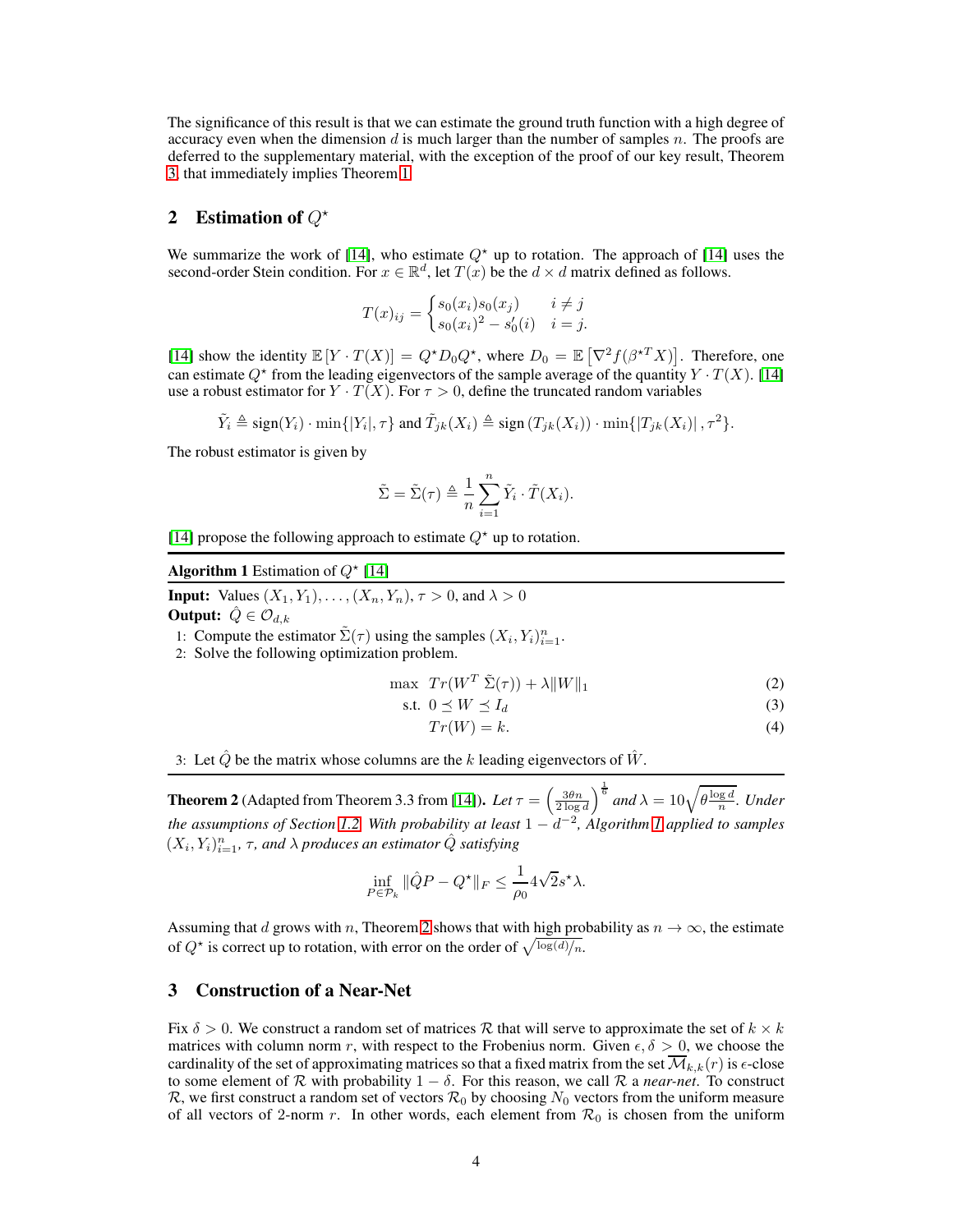measure on the k-dimensional sphere of radius r, denoted by  $S_r^k$ . We may sample uniformly using k independent random variables  $Z_1, \ldots, Z_k \sim \mathcal{N}(0, 1)$ . The random vector

<span id="page-4-1"></span>
$$
\frac{1}{\sum_{i=1}^k Z_i^2} (Z_1, \ldots, Z_k)
$$

is uniformly distributed on the surface of  $S_r^k$ . Finally, we then construct the set R as the set of all matrices with columns belonging to  $\mathcal{R}_0$ . Then  $|\mathcal{R}| = N_0^k$ .

For a vector  $x \in \mathbb{R}^k$  and  $\epsilon > 0$ , let  $B(x, \epsilon) \triangleq \{y : ||x - y||_2 \leq \epsilon\}$  denote the ball of radius  $\epsilon$  around x with respect to the 2-norm.

<span id="page-4-3"></span>**Lemma 1.** Let  $\epsilon > 0$ . Consider the near-net  $\mathcal{R}(N_0)$  described above, and let  $M \in \overline{\mathcal{M}}_{k,k}(r)$  be a *fixed matrix. With probability at least*

$$
1 - k \left( 1 - \left| S_r^k \cap B \left( e_1, \frac{\epsilon}{\sqrt{k}} \right) \right| \left| S_r^k \right|^{-1} \right)^{N_0}, \tag{5}
$$

*there exists*  $\overline{R} \in \mathcal{R}(N_0)$  *such that*  $||M - \overline{R}||_F \leq \epsilon$ , where  $e_1 = (1, 0, \ldots, 0) \in \mathbb{R}^k$  and |A| *denotes the measure of a set* A*.*

**Remark 1.** *As*  $N_0 \rightarrow \infty$ *, the probability* [\(5\)](#page-4-1) *goes to* 1*.* 

Our random construction is simple to implement. While deterministic constructions are possible, they are much more complex (see [\[3\]](#page-8-9)).

## <span id="page-4-0"></span>4 Sparse Matrix Isotonic Regression

Recently, Gamarnik and Gaudio introduced the Sparse Isotonic Regression model [\[5\]](#page-8-7). We now introduce a new related model, *Sparse Matrix Isotonic Regression*. We are given a  $d \times k$  matrix M with nonnegative entries as well as samples  $(X_i, Y_i)_{i=1}^n$ . For a given sparsity level  $s \in \mathbb{N}$  and bound  $b > 0$ , our goal is to find a set  $I \subset [d]$  with cardinality s, and a coordinate-wise monotone function  $f : \mathbb{R}^k \to [0, b]$  minimizing  $\sum_{i=1}^n (Y_i - (f \circ M(I)) (X_i))^2$ . Our approach is to estimate the function values at the points  $X_1, \ldots, X_n$  and interpolate. We emphasize that we do not require the function  $f$  to be 1-Lipschitz.

The Integer Programming Sparse Matrix Isotonic Regression algorithm finds the optimal index set and function values on a given set of points, given a matrix  $M$  with nonnegative entries. Binary variables  $v_l$  determine the index set I. The variables  $F_i$  represent the estimated function values at data points  $X_i$ . Auxiliary variables  $z_{ij}$  and  $q_{ijp}$  are used to model the monotonicity constraints. The function that is returned is an interpolation of the points  $(M(I)^T X_i, F_i)_{i=1}^n$ .

<span id="page-4-2"></span>Algorithm 2 Integer Programming Matrix Isotonic Regression

**Input:** Values  $(X_1, Y_1), \ldots, (X_n, Y_n)$ , sparsity level  $s, M \ge 0 \in \mathbb{R}^{d \times k}, C > 0, b > 0$ 

**Output:** An index set  $I \subset [d]$  satisfying  $|I| = s$ ; a coordinate-wise monotone function  $f : \mathbb{R}^k \to$  $[0, b]$ 

1: Let 
$$
B = 2C \sum_{l=1}^{d} \sum_{p=1}^{k} M_{lp}
$$
. Let

<span id="page-4-4"></span>
$$
\mu = \min\{M_{lp} > 0 : l \in [d], p \in [k]\} \cdot \min_{i,j \in [n], i \neq j} |X_{il} - X_{jl}|.
$$

2: Solve the following optimization problem.

$$
\min_{v, F, z} \sum_{i=1}^{n} (Y_i - F_i)^2
$$
\n(6)

$$
\text{s.t. } \sum_{l=1}^{d} v_l = s \tag{7}
$$

$$
F_i - F_j \le bz_{ij} \tag{8}
$$

<span id="page-4-5"></span>
$$
\sum_{p=1}^{k} q_{ijp} \ge z_{ij} \qquad \qquad \forall i, j \in [n] \qquad (9)
$$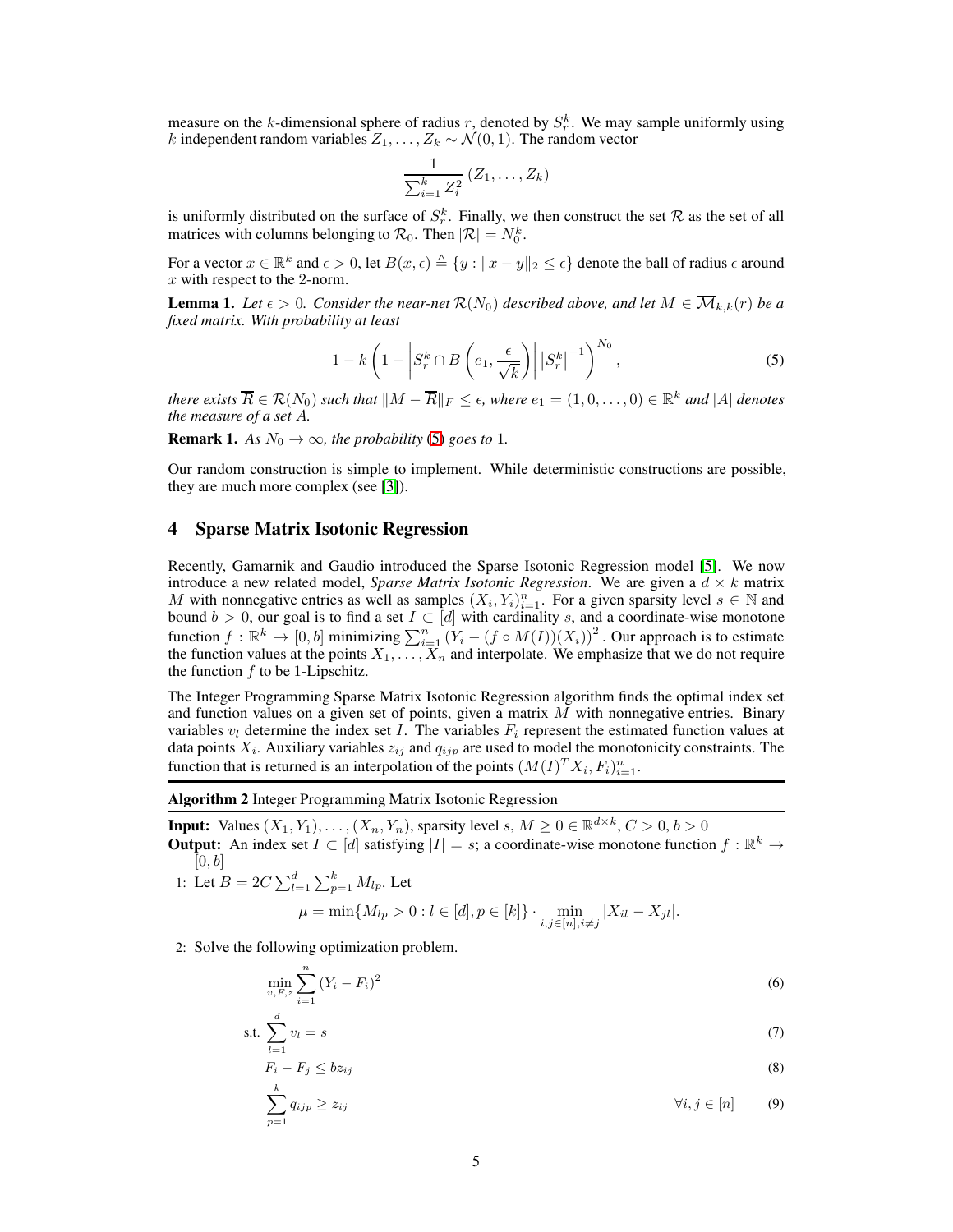<span id="page-5-4"></span>
$$
\sum_{l=1}^{d} v_l M_{lp}(X_{il} - X_{jl}) - \frac{\mu}{2} \ge -\left(B + \frac{\mu}{2}\right)(1 - q_{ijp}) \qquad \forall i, j \in [n], p \in [k] \tag{10}
$$
\n
$$
v_l \in \{0, 1\} \qquad \forall l \in [d]
$$
\n
$$
F_i \in [0, b]
$$
\n
$$
z_{ij} \in \{0, 1\} \qquad \forall i, j \in [n], p \in [k]
$$
\n
$$
q_{ijp} \in \{0, 1\} \qquad \forall i, j \in [n], p \in [k]
$$
\nLet  $I_n = \{I \in [d] : y_l = 1\}$  Let  $\hat{f}_n(x) = \max\{F_i : M(I_n)^T X_i \prec x\}$  and  $\hat{f}_n(x) = 0$  if

3: Let  $I_n = \{l \in [d] : v_l = 1\}$ . Let  $\hat{f}_n(x) = \max\{F_i\}$ :  $M(I_n)^T X_i \preceq x$  and  $\hat{f}_n(x) = 0$  if  ${M(I_n)^T \dot{X}_i \preceq \dot{x}}_{i=1}^n = \emptyset$ 4: Return  $(I_n, \hat{f}_n)$ .

<span id="page-5-3"></span>**Proposition 2.** Suppose  $X_i \in [-C, C]^d$  for  $i \in [n]$ . On input  $(X_i, Y_i)_{i=1}^n$ , s, M, C, b, Algorithm [2](#page-4-2) finds a function  $\hat{f}_n \in \mathcal{C}(b)$  and index set  $I_n$  that minimize the empirical loss  $\sum_{i=1}^n L(X_i, Y_i, f \circ f)$  $M(I)$ *), over functions*  $f \in C(b)$  *and index sets* I *with cardinality s*.

The integer program in Algorithm [2](#page-4-2) has a convex objective and linear constraints. While integer programming is NP-hard in general, modern solvers achieve excellent performance on such problems. We note that it is possible to ensure that the function  $f_n$  be 1-Lipschitz in addition to coordinatewise monotone, by modifying the optimization problem in Algorithm [2.](#page-4-2) However, the resulting optimization problem is an integer program with nonlinear constraints, a less tractable formulation. For further details, please see Section [8](#page-16-0) in the supplementary material.

## <span id="page-5-0"></span>5 Estimation guarantees for the MMI Model

In this section, we provide estimation guarantees for the model  $Y = (f^* \circ Q^* R^*)(X) + Z$ . Let  $N \triangleq 2n$  be the sample size. We use n samples for estimation of  $Q^*$  (up to rotation), obtaining a matrix  $Q_n$ , and another n samples to obtain a matrix  $R_n$  a function  $f_n$ , and index set  $I_n$ . The final result is an estimated function  $f_n \circ (Q_n R_n)^+ (I_n)$ .

We now outline the approach. First, by Theorem [2,](#page-3-3) the matrix  $Q_n$  obtained from the semidefinite programming approach satisfies  $||Q_nP_n - Q^*||_F \le \frac{1}{\rho_0} 4\sqrt{2}s^*\lambda$  with probability at least  $1-d^{-2}$ . We use this matrix  $Q_n$  to estimate  $R_n$ ,  $f_n$  and  $I_n$ , assuming that  $||Q_nP_n-Q^*||_F \leq \frac{1}{\rho_0}4\sqrt{2}s^*\lambda$  for some unknown rotation matrix  $P_n$ . The joint estimation of  $(R_n, f_n, I_n)$  is intractable; instead, we create a net of candidate matrices from the set  $\overline{\mathcal{M}}_{k,k}(r)$ . For each net element R, we apply Algorithm [2](#page-4-2) to find the optimal pair  $(f_R, I_R)$  minimizing the empirical loss  $\sum_{i=n+1}^{2n} L(X_i, Y_i, f \circ (Q_n R)^+(I)).$ Finally, we output the best combination over the net elements.

Recall that  $f^* \circ \beta^* \in \overline{\mathcal{F}}_{d,k}(r)$ . While  $Q_n \in \mathcal{O}_{d,k}$  and  $R_n \in \overline{\mathcal{M}}_{k,k}(r)$ , the matrix  $(Q_n R_n)^+(I_n)$ may not be an element of  $\overline{\mathcal{M}}_{d,k}(r)$ . Further, the estimated function  $f_n$  may not be 1-Lipschitz. Nevertheless, we are able to give an  $L_2$  loss guarantee, as we will see in the proof of Theorem [3.](#page-5-1)

### <span id="page-5-2"></span>Algorithm 3 MMI Regression

**Input:**  $N_0 \in \mathbb{N}$ , values  $(X_1, Y_1), \ldots, (X_N, Y_N), C > 0, b > 0, \tau > 0$ , and  $\lambda > 0$ **Output:**  $f_n \in \mathcal{L}_1(b)$ ,  $Q_n \in \mathcal{O}_{d,k}$ ,  $\overline{R}_n \in \overline{\mathcal{M}}_{k,k}(r)$ , and  $I_n \in [d] : |I_n| = s^*$ 

- 1: Construct a random near-net  $\mathcal{R}(N_0)$ .
- 2: Produce an estimate  $Q_n$  using Algorithm [1](#page-3-2) applied to  $(X_i, Y_i)_{i=1}^n$ ,  $\tau$ , and  $\lambda$ .
- 3: for each  $R \in \mathcal{R}$  do 4: Apply Algorithm
- 4: Apply Algorithm [2](#page-4-2) to input  $(X_i, Y_i)_{i=n+1}^{2n}$ ,  $s^*$ ,  $(Q_n R)^+$ , C, and b, obtaining the function  $f_R$  and index set  $I_R$ .

6: Return the tuple  $(f_R, Q_n, R, I_R)$  with the smallest empirical loss.

The following result provides an upper bound on the error associated with the estimator from Algorithm [3.](#page-5-2) Our main result, Theorem [1,](#page-2-2) easily follows from Theorem [3.](#page-5-1)

<span id="page-5-1"></span>**Theorem 3.** Let  $X \in \mathbb{R}^d$  be a random variable with independent entries of density  $p_0 \leq p^*$  and *support contained within the set*  $[-C, C]^d$ . Assume that  $f^* : \mathbb{R}^k \to [0, b]$  *for*  $b > 0$ . Fix n. Let

<sup>5:</sup> end for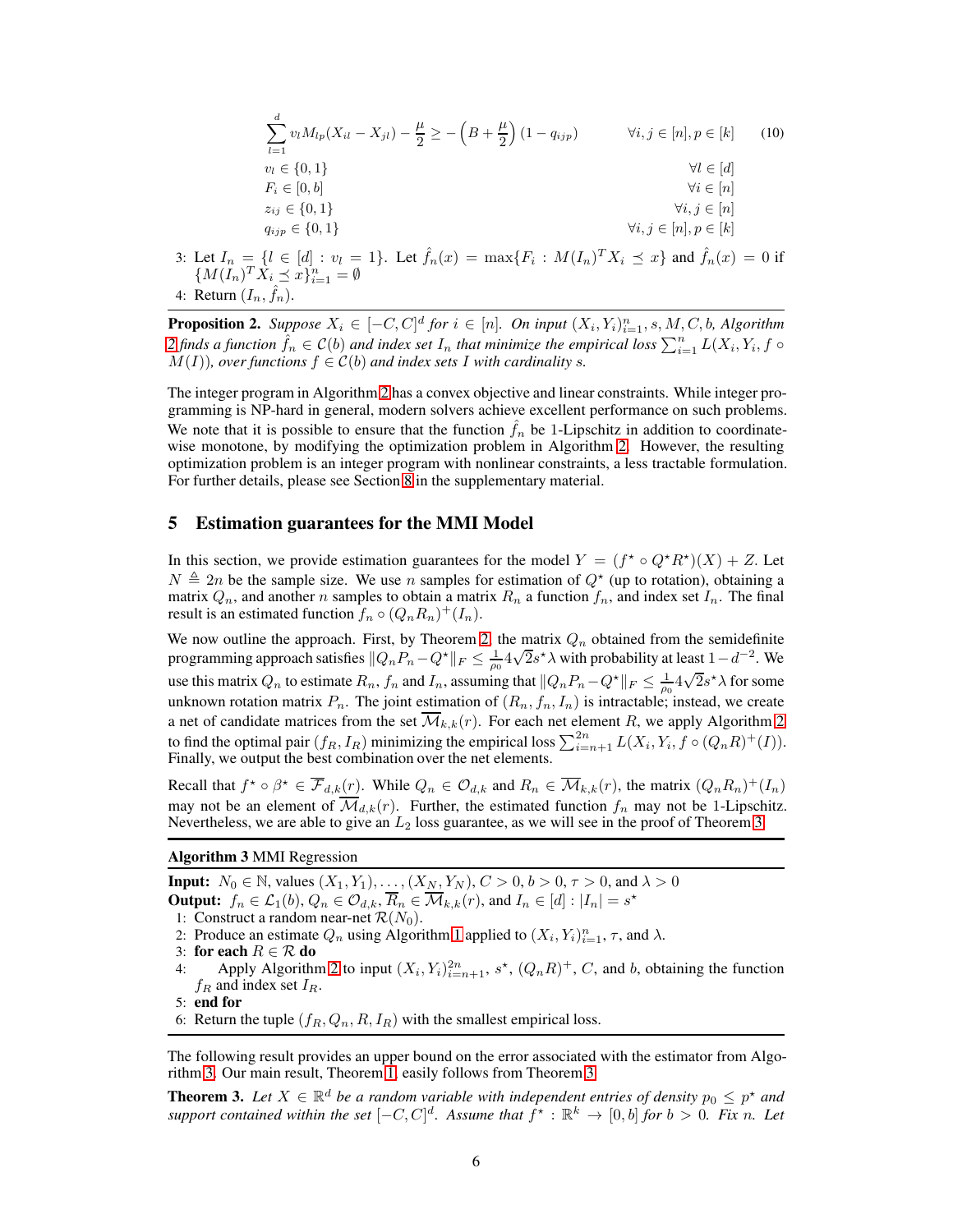$\tau = \left(\frac{3\theta n}{2\log d}\right)^{\frac{1}{6}}$  and  $\lambda = 10\sqrt{\theta \frac{\log d}{n}}$ . Let  $\epsilon > 0$  and let  $\delta > 0$  be such that  $\epsilon > z\left(\delta, \frac{1}{\rho_0} 4\sqrt{2}s^{\star}\lambda, C\right)$ . Let  $(f_n, Q_n, \overline{R}_n, I_n)$  *be the result of applying Algorithm [3](#page-5-2) on inputs*  $N_0$ ,  $(X_1, Y_1), \ldots, (X_{2n}, Y_{2n})$ *,* C, b,  $\tau$ , and  $\lambda$ . Let  $M_n = Q_n \overline{R}_n$ . Then

$$
\mathbb{P}\left(\|f_n \circ M_n^+(I_n) - f^\star \circ Q^\star R^\star\|_2^2 \ge \epsilon\right) \le k\left(1 - \left|S_r^{k-1} \cap B\left(e_1, \frac{\delta}{\sqrt{k}}\right)\right| \left|S_r^{k-1}\right|^{-1}\right)^{N_0} + \frac{1}{d^2}
$$

$$
+ 4\left(\frac{d}{s^\star}\right) N_0^k \exp\left[\left(\frac{2\log(2)b}{\alpha} + 2^{\frac{b}{\alpha}}(4p^\star C)^{s^\star}\right) n^{\frac{s^\star - 1}{s^\star}} - \frac{\epsilon_0^2 n}{2^9 b^2}\right],
$$
  
where  $\epsilon_0 = \epsilon - z \left(\delta, \frac{1}{\alpha} 4\sqrt{2} s^\star \lambda, C\right)$  and  $\alpha = \frac{1}{64} \epsilon_0 (b + \eta)^{-1}.$ 

*where*  $\epsilon_0 = \epsilon - z$  $\left(\delta, \frac{1}{\rho_0} 4\sqrt{2}s^{\star}\lambda, C\right)$  and  $\alpha = \frac{1}{64}$  $64$  c<sub>0</sub> $\sigma$ 

The following results are used in the proof of Theorem [3.](#page-5-1) Lemma [2](#page-6-0) establishes a sensitivity result. The Lipschitz assumption on  $f^*$  is a key element in proving Lemma [2.](#page-6-0)

<span id="page-6-0"></span>**Lemma 2.** Let  $X \in \mathbb{R}^d$  be a random variable with independent entries of density  $p_0 \leq p^*$  and *support contained within the set*  $[-C, C]^d$ *. Suppose that*  $R \in \overline{\mathcal{M}}_{k,k}(r)$  *satisfies*  $\|PR^* - R\|_F \le \epsilon_1$ *. Suppose also that*  $T \in \mathcal{O}_{d,k}$  *satisfies*  $\|T P - \hat{Q}^{\star}\|_F \leq \epsilon_2$  *for some rotation matrix*  $P \in \mathcal{P}_{k,k}$ *. Then* 

$$
\int L(x,y,f^{\star}\circ (TR)^{+}(I^{\star}))dF(x,y)-\int L(x,y,f^{\star}\circ Q^{\star}R^{\star})dF(x,y)\leq z(\epsilon_{1},\epsilon_{2},C).
$$

Lemma [3](#page-6-1) relates the 2-norm difference of two functions to a difference of integrals.

<span id="page-6-1"></span>**Lemma 3.** Let g be any function from  $\mathbb{R}^k$  to  $\mathbb{R}$ . Then

$$
||g - f^* \circ Q^* R^*||_2^2 = \int L(x, y, g) dF(x, y) - \int L(x, y, f^* \circ Q^* R^*) dF(x, y).
$$

Fix  $b > 0$ . For  $T \in \mathcal{O}_{d,k}$ ,  $R \in \overline{\mathcal{M}}_{k,k}(r)$ , and  $I \subset [d]$  with  $|I| = s^*$ , let

$$
\mathcal{G}(T,R,I) = \{ f \circ (TR)^+(I) : f \in \mathcal{C}(b) \} \text{ and } \mathcal{G}(T,R) \triangleq \cup_{R \in \mathcal{R}} \cup_{I \subset [d]:|I|=s^*} \mathcal{G}(T,R,I).
$$

We see that Algorithm [3](#page-5-2) optimizes the empirical loss over functions in  $\mathcal{G}(Q_n, \mathcal{R})$ . We follow a VC entropy approach to give an  $L_2$  loss bound for the function  $f_n \circ M_n^+(I_n)$  estimated by Algorithm [3.](#page-5-2) **Definition 1.** Let  $\mathcal F$  be a class of functions from  $\mathbb R^d$  to  $\mathbb R$ . Given

$$
(x_1,y_1),\ldots,(x_n,y_n)\in\mathbb{R}^d\times\mathbb{R},
$$

*let*

$$
\mathbf{L}_{\mathcal{F}}((x_1,y_1),\ldots,(x_n,y_n))\triangleq \left\{ (L(x_1,y_1,f),\ldots,L(x_n,y_n,f)) : f\in\mathcal{F} \right\}.
$$

In other words,  $L_F$  *is the set of loss vectors formed by ranging over functions* f *in the class*  $\mathcal{F}$ *. Let*  $N_{\mathcal{F}}((x_1, y_1), \ldots, (x_n, y_n), \epsilon)$  denote the size of the smallest  $\epsilon$ -net for  $\mathbf{L}_{\mathcal{F}}((x_1, y_1), \ldots, (x_n, y_n)),$ *with respect to the*  $\infty$ *-norm. In other words, for every*  $u \in L_{\mathcal{F}}((x_1, y_1), \ldots, (x_n, y_n))$ *, there exists*  $v \in N_{\mathcal{F}}((x_1, y_1), \ldots, (x_n, y_n))$  *such that*  $||u - v||_{\infty} \leq \epsilon$ *. Finally, let* 

 $N_{\mathcal{F}}(\epsilon, n) \triangleq \mathbb{E}_{X,Y} [N_{\mathcal{F}}((X_1, Y_1), \ldots, (X_n, Y_n), \epsilon)]$ 

*be the expected size of the net, where the expectation is over independent samples drawn from the distribution*  $F(x, y)$  *defined above.* 

Lemmas [4](#page-6-2) and [5](#page-6-3) together provide a probabilistic bound on the difference between expected loss and empirical loss for functions in the class  $\mathcal{G}(T,\mathcal{R})$ . The nonnegative matrix assumption is crucial for the proof of Lemma [5.](#page-6-3)

<span id="page-6-2"></span>**Lemma 4.** Let  $T \in \mathcal{O}_{d,k}$  and let  $\delta > 0$ . Let  $\mathcal{R} \subset \overline{\mathcal{M}}_{k,k}(r)$ . For  $\epsilon > 0$ ,

$$
\mathbb{P}\left(\sup_{h\in\mathcal{G}(T,\mathcal{R})}\left| \int L(x,y,h)dF(x,y) - \frac{1}{n}\sum_{i=1}^n L(X_i,Y_i,h) \right| \geq \epsilon\right) \leq 4N_{\mathcal{G}(T,\mathcal{R})}\left(\frac{\epsilon}{16},n\right)\exp\left(-\frac{\epsilon^2n}{128b^2}\right).
$$

<span id="page-6-3"></span>Lemma 5. *Under the assumptions of Lemma [4,](#page-6-2) it holds that*

$$
N_{\mathcal{G}(T,\mathcal{R})}\left(\epsilon, n\right) \leq \binom{d}{s^{\star}} N_0^k \exp\left[\left(\frac{2\log(2)b}{\alpha} + 2^{\frac{b}{\alpha}} (4p^{\star}C)^{s^{\star}}\right) n^{\frac{s^{\star}-1}{s^{\star}}}\right],
$$

where  $\alpha = \frac{1}{2} \epsilon (b + \eta)^{-1}$ .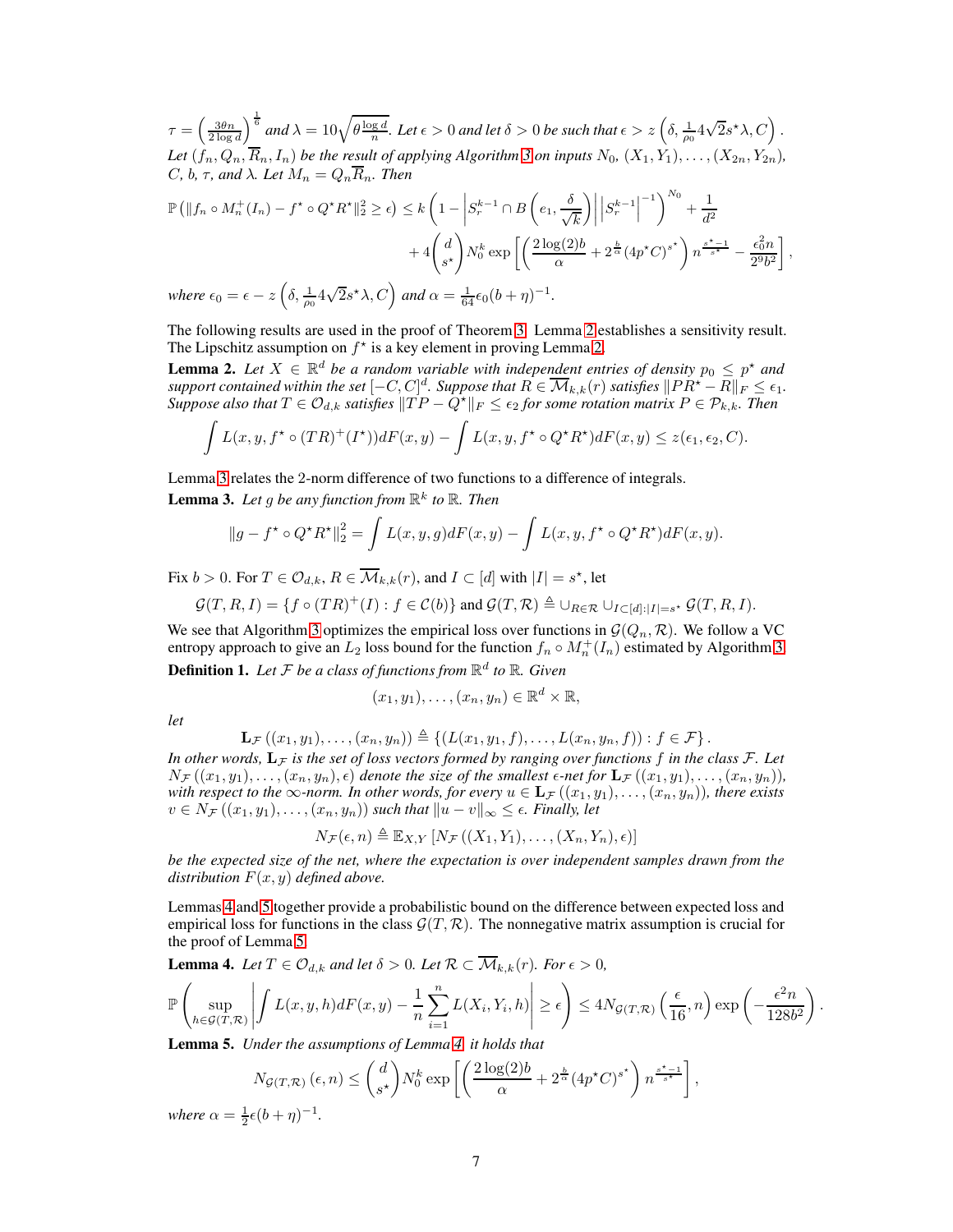With these results stated, we are now ready to prove Theorem [3.](#page-5-1)

*Proof of Theorem [3.](#page-5-1)* With probability at least  $1 - d^{-2}$ , the matrix  $Q_n$  satisfies

$$
||Q_n P_n - Q^\star||_F \le \frac{1}{\rho_0} 4\sqrt{2} s^\star \lambda
$$

for some rotation matrix  $P_n$  (Theorem [2\)](#page-3-3). For the remainder, we condition on this property of  $Q_n$ , since we use this matrix on an independent batch of samples  $(X_i, Y_i)_{i=n+1}^{2n}$ . By Lemma [3,](#page-6-1)

$$
||f_n \circ M_n^+(I_n) - f^* \circ Q^* R^*||_2^2 = \int L(x, y, f_n \circ M_n^+(I_n)) dF(x, y) - \int L(x, y, f^* \circ Q^* R^*) dF(x, y).
$$

Recall that  $I^*$  is the set of non-zero rows of  $\beta^*$ . Let E be the event that the near-net  $\mathcal R$  contains an element  $\overline{R} \in \mathcal{R}$  such that  $||PR^* - \overline{R}||_F \le \delta$ . Conditioned on E, let  $\overline{R}$  be the (random) matrix that is  $\delta$ -close to  $PR^*$ . By Proposition [2,](#page-5-3) the function  $f_n \circ M_n^+(I_n)$  is optimal over the samples. Therefo  $\sum_{i=n+1}^{2n} L(X_i, Y_i, f_n \circ M_n^+(I_n)) \leq \sum_{i=n+1}^{2n} L(X_i, Y_i, f^* \circ (Q_n \overline{R})^+(I^*))$ . We have

$$
||f_n \circ M_n^+(I_n) - f^* \circ Q^* R^*||_2^2 \le \int L(x, y, f_n \circ M_n^+(I_n)) dF(x, y) - \frac{1}{n} \sum_{i=n+1}^{2n} L(X_i, Y_i, f_n \circ M_n^+(I_n))
$$
  
+ 
$$
\frac{1}{n} \sum_{i=n+1}^{2n} L(X_i, Y_i, f^* \circ (Q_n \overline{R})^+(I^*)) - \int L(x, y, f^* \circ (Q_n \overline{R})^+(I^*)) dF(x, y)
$$
  
+ 
$$
\int L(f^* \circ (Q_n \overline{R})^+(I^*)) dF(x, y) - \int L(x, y, f^* \circ Q^* R^*) dF(x, y).
$$

By Lemma [2](#page-6-0) applied to  $T = Q_n$ ,  $\epsilon_1 = \delta$ , and  $\epsilon_2 = \frac{1}{\rho_0} 4\sqrt{2}s^{\star}\lambda$ ,

$$
\int L(f^{\star} \circ (Q_n \overline{R})^+(I^{\star})) dF(x, y) - \int L(x, y, f^{\star} \circ Q^{\star} R^{\star}) dF(x, y) \leq z \left( \delta, \frac{1}{\rho_0} 4\sqrt{2} s^{\star} \lambda, C \right).
$$

Therefore,

$$
\mathbb{P}\left(\|f_n \circ M_n^+(I_n) - f^\star \circ Q^\star R^\star\|_2^2 \ge \epsilon \mid E\right)
$$
\n
$$
\le \mathbb{P}\left(\int L(x, y, f_n \circ M_n^+(I_n)) dF(x, y) - \frac{1}{n} \sum_{i=1}^n L(X_i, Y_i, f_n \circ M_n^+(I_n))\right)
$$
\n
$$
+ \frac{1}{n} \sum_{i=1}^n L(X_i, Y_i, f^\star \circ (Q\overline{R})^+(I^\star)) - \int L(x, y, f^\star \circ (Q\overline{R})^+(I^\star)) dF(x, y) \ge \epsilon_0 \mid E\right).
$$

Observe that the functions  $f_n \circ M_n^+(I_n)$  and  $f^* \circ (Q_n \overline{R})^+(I^*)$  are elements of  $\mathcal{G}(Q_n, \mathcal{R})$ . Since the event E is independent from the samples  $(X_i, Y_i)$ , we apply Lemmas [4](#page-6-2) and [5.](#page-6-3)

$$
\mathbb{P}\left(\|f_n \circ M_n^+(I_n) - f^\star \circ Q^\star R^\star\|_2^2 \ge \epsilon \mid E\right)
$$
\n
$$
\le \mathbb{P}\left(\sup_{h \in \mathcal{G}(Q_n, \mathcal{R})} \left| \int L(x, y, h) dF(x, y) - \frac{1}{n} \sum_{i=1}^n L(X_i, Y_i, h) \right| \ge \frac{\epsilon_0}{2} \mid E\right)
$$
\n
$$
\le 4\binom{d}{s^\star} |\mathcal{R}| \exp\left[\left(\frac{2\log(2)b}{\alpha} + 2^{\frac{b}{\alpha}} (4p^\star C)^{s^\star}\right) n^{\frac{s^\star - 1}{s^\star}} - \frac{\epsilon_0^2 n}{2^9 b^2}\right],
$$

where  $\alpha = \frac{1}{64} \epsilon_0 (b + \eta)^{-1}$ . The result follows by Lemma [1:](#page-4-3)

$$
\mathbb{P}(E^c) \le k \left( 1 - \left| S_r^{k-1} \cap B\left( e_1, \frac{\epsilon}{\sqrt{k}} \right) \right| \left| S_r^{k-1} \right|^{-1} \right)^{N_0} . \Box
$$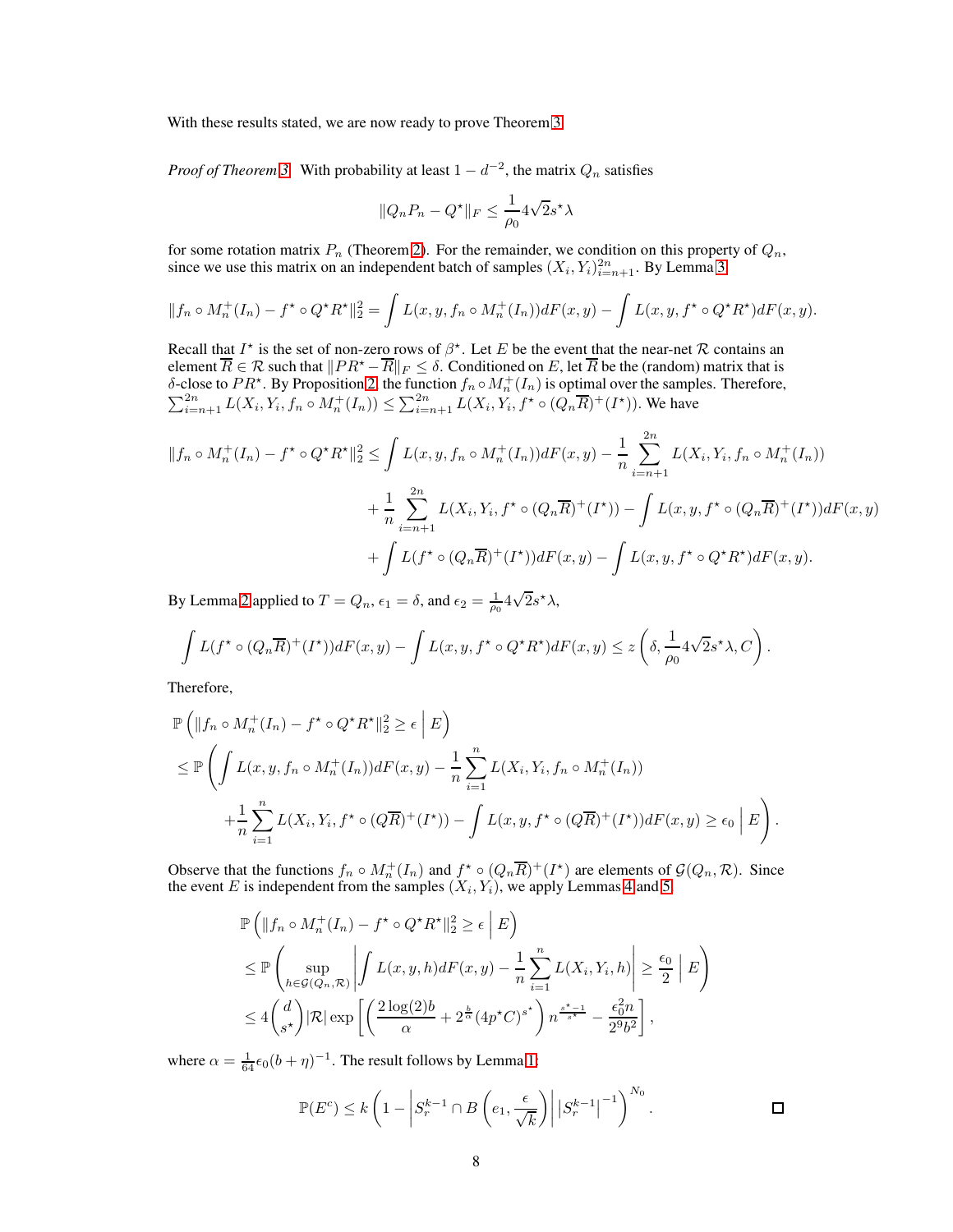# <span id="page-8-8"></span>6 Conclusion

In this paper, we have provided an estimation algorithm for multi-index models with a coordinatewise monotone transfer function. Our algorithm enables future work on wide-ranging applications naturally modeled as a monotone multi-index model. Promising future directions include finding an efficient method for the sparse matrix isotonic regression problem, dropping the nonnegativity assumption of the index vectors, as well as studying multi-index models with other classes of transfer functions. Studying the non-sparse setting would be interesting as well, and would present several challenging technical hurdles.

### <span id="page-8-14"></span>References

- [1] Gleb Beliakov. Monotonicity preserving approximation of multivariate scattered data. *BIT Numerical Mathematics*, 45(4):653–677, 2005.
- <span id="page-8-9"></span><span id="page-8-0"></span>[2] Annette J. Dobson and Adrian G. Barnett. *An introduction to generalized linear models*. CRC Press, 2018.
- <span id="page-8-12"></span>[3] Ilya Dumer. Covering spheres with spheres. *Discrete & Computational Geometry*, 38(4):665– 679, 2007.
- <span id="page-8-7"></span>[4] David Gamarnik. Efficient learning of monotone concepts via quadratic optimization. In *COLT*, 1999.
- [5] David Gamarnik and Julia Gaudio. Sparse high-dimensional isotonic regression. *33rd Conference on Neural Information Processing Systems (NeurIPS 2019)*, 2019.
- <span id="page-8-10"></span>[6] Dimitris Bertsimas David Gamarnik and John N. Tsitsiklis. Estimation of time-varying parameters in statistical models: an optimization approach. *Machine Learning*, 35(3):225–245, 1999.
- <span id="page-8-1"></span>[7] Wolfgang Härdle, Peter Hall, and Hidehiko Ichimura. Optimal smoothing in single-index models. *The Annals of Statistics*, pages 157–178, 1993.
- <span id="page-8-11"></span>[8] David Haussler. Overview of the Probably Approximately Correct (PAC) learning framework. [https://hausslergenomics.ucsc.edu/wp-content/uploads/2017/08/smo\\_0.pdf](https://hausslergenomics.ucsc.edu/wp-content/uploads/2017/08/smo_0.pdf), 1995.
- <span id="page-8-2"></span>[9] Joel L. Horowitz and Wolfgang Härdle. Direct semiparametric estimation of single-index models with discrete covariates. *Journal of the American Statistical Association*, 91(436):1632– 1640, 1996.
- <span id="page-8-3"></span>[10] Hidehiko Ichimura. Semiparametric least squares (SLS) and weighted SLS estimation of single-index models. Technical report, Center for Economic Research, Department of Economics, University of Minnesota, 1991.
- <span id="page-8-5"></span>[11] Sham M. Kakade, Adam Tauman Kalai, Varun Kanade, and Ohad Shamir. Efficient learning of generalized linear and single index models with isotonic regression. In *Advances in Neural Information Processing Systems 24 (NeurIPS 2011)*, 2011.
- <span id="page-8-13"></span>[12] Guy Moshkovitz and Asaf Shapira. Ramsey theory, integer partitions and a new proof of the Erdős-Szekeres theorem. Advances in Mathematics, 262:1107–1129, 2014.
- <span id="page-8-4"></span>[13] Adam Tauman Kalai and Ravi Sastry. The Isotron algorithm: High-dimensional isotonic regression. *Conference on Learning Theory*, 2009.
- <span id="page-8-6"></span>[14] Zhuoran Yang, Krishna Balasubramanian, Zhaoran Wang, and Han Liu. Learning non-Gaussian multi-index model via a second-order Stein's method. *Advances in Neural Information Processing Systems*, 30:6097–6106, 2017.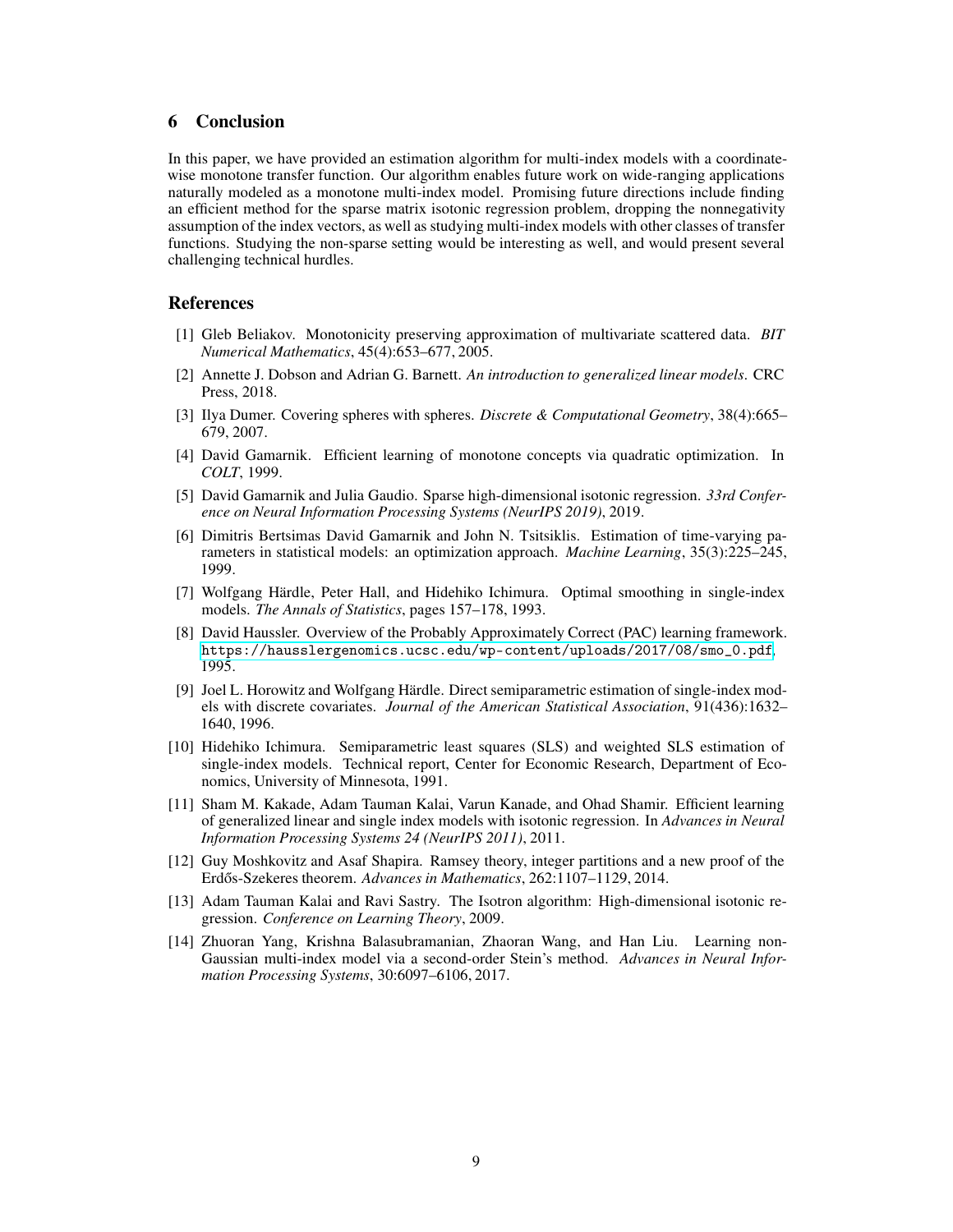## 7 Deferred proofs

*Proof of Proposition [1.](#page-2-1)* Clearly  $\overline{\mathcal{F}}_{d,k} \subseteq \mathcal{F}_{d,k}$ . It remains to show that  $\mathcal{F}_{d,k} \subseteq \overline{\mathcal{F}}_{d,k}$ . Let  $g \in \mathcal{F}_{d,k}$ , where  $g = f \circ \beta(I)$ . We will show that  $g \in \overline{\mathcal{F}}_{d,k}$ .

Suppose the *i*th column of  $\beta(I)$  has norm  $t < r$ . Let  $\overline{\beta}$  be equal to  $\beta(I)$ , with the *i*th column scaled by a factor of  $\frac{r}{t}$ , so that the *i*th column of  $\overline{\beta}$  has norm r. Note that  $\overline{\beta} = \overline{\beta}(I)$ . Next, define the function  $\overline{f}$  by  $\overline{f}(x) = f(x_1, \ldots, \frac{t}{r}x_i, \ldots, x_k)$ . Observe that  $g = \overline{f} \circ \overline{\beta}$ . We verify the monotonicity property for  $\overline{f}$ . Let  $x \leq y$ . Then also  $(x_1, \ldots, \frac{t}{r}x_i, \ldots, x_k) \leq (y_1, \ldots, \frac{t}{r}y_i, \ldots, y_k)$ , and we have

$$
\overline{f}(x) = f\left(x_1, \ldots, \frac{t}{r}x_i, \ldots, x_k\right) \le f\left(y_1, \ldots, \frac{t}{r}y_i, \ldots, y_k\right) = \overline{f}(y).
$$

It remains to show that  $\overline{f}$  is 1-Lipschitz. Let  $x, y \in \mathbb{R}^k$ . By the Lipschitz condition applied to f,

$$
-1 \leq \frac{\overline{f}(x) - \overline{f}(y)}{\left\| (x_1, \ldots, \frac{t}{r}x_i, \ldots, x_k) - (y_1, \ldots, \frac{t}{r}y_i, \ldots, y_k) \right\|_2} \leq 1 \quad \Longrightarrow \quad -1 \leq \frac{\overline{f}(x) - \overline{f}(y)}{\|x - y\|_2} \leq 1.
$$

This shows that  $\overline{f}$  is 1-Lipschitz. Repeating this argument for each column of  $\beta(I)$ , we conclude that  $g \in \overline{\mathcal{F}}_{d,k}$ .  $\Box$ 

To prove Lemma [1,](#page-4-3) we use the following helper lemma.

<span id="page-9-0"></span>**Lemma 6.** *Consider the near-net*  $\mathcal{R}_0$  *with*  $N_0$  *described above, and let v be a fixed vector of norm* r*. With probability*

$$
1 - \left(1 - \left|S_r^k \cap B(e_1, \delta)\right| \left|S_r^k\right|^{-1}\right)^{N_0},
$$

*there exists*  $\overline{u} \in \mathcal{R}_0$  *such that*  $||v - \overline{u}||_2 \leq \delta$ .

*Proof.* Let u be distributed uniformly at random on the surface of  $S_r^{k-1}$ . Then

$$
\mathbb{P}(\|v-u\|_2 \le \delta) = \mathbb{P}(u \in B(v,\delta))
$$
  
=  $|S_r^{k-1} \cap B(v,\delta)| |S_r^k|^{-1}$   
=  $|S_r^{k-1} \cap B(e_1,\delta)| |S_r^k|^{-1}$ ,

Therefore,

$$
\mathbb{P}(|v - u| \leq s) = 1 - |S_r^k \cap B(e_1, \delta)| |S_r^k|^{-1}
$$

We conclude that the probability that there exists an element of  $\mathcal{R}_0$  that is  $\delta$ -close to v is equal to

$$
1 - \left(1 - \left|S_r^k \cap B(e_1, \delta)\right| \left|S_r^k\right|^{-1}\right)^{N_0}.
$$

.

*Proof of Lemma [1.](#page-4-3)* Let E be the event that there exists  $\overline{R} \in \mathcal{R}$  such that  $||M - \overline{R}||_F \leq \epsilon$ . We need to lower bound the probability of the event E. Let  $\{M_i\}_{i=1}^k$  denote the columns of M. For  $i \in [k]$ , let  $E_i$  be the event that there exists  $\overline{u}_i \in \mathcal{R}_0$  such that  $\|\overline{M}_i - \overline{u}_i\|_2 \leq \frac{\epsilon}{\sqrt{k}}$ . We claim that  $\mathbb{P}(\bigcap_{i=1}^k E_i) \leq \mathbb{P}(E)$ . Indeed, suppose that the event  $E_i$  occurs for each i. Let  $\overline{R} \in \mathcal{R}$  be the matrix with columns  ${\{\overline{u}_i\}}_{i=1}^k$ . Then

$$
||M - \overline{R}||_F^2 = \sum_{i=1}^k ||M_i - \overline{u}_i||_2^2 \le k \left(\frac{\epsilon}{\sqrt{k}}\right)^2 = \epsilon^2,
$$

and so  $||M - \overline{R}||_F \leq \epsilon$ . This shows that  $\mathbb{P}(\bigcap_{i=1}^k E_i) \leq \mathbb{P}(E)$ . We also have

$$
\mathbb{P}(E^c) \le \mathbb{P}\left(\cup_{i=1}^k E_i^c\right) \le \sum_{i=1}^k \mathbb{P}(E_i^c),
$$

so that  $\mathbb{P}(E) \geq 1 - \sum_{i=1}^{k} \mathbb{P}(E_i^c)$ .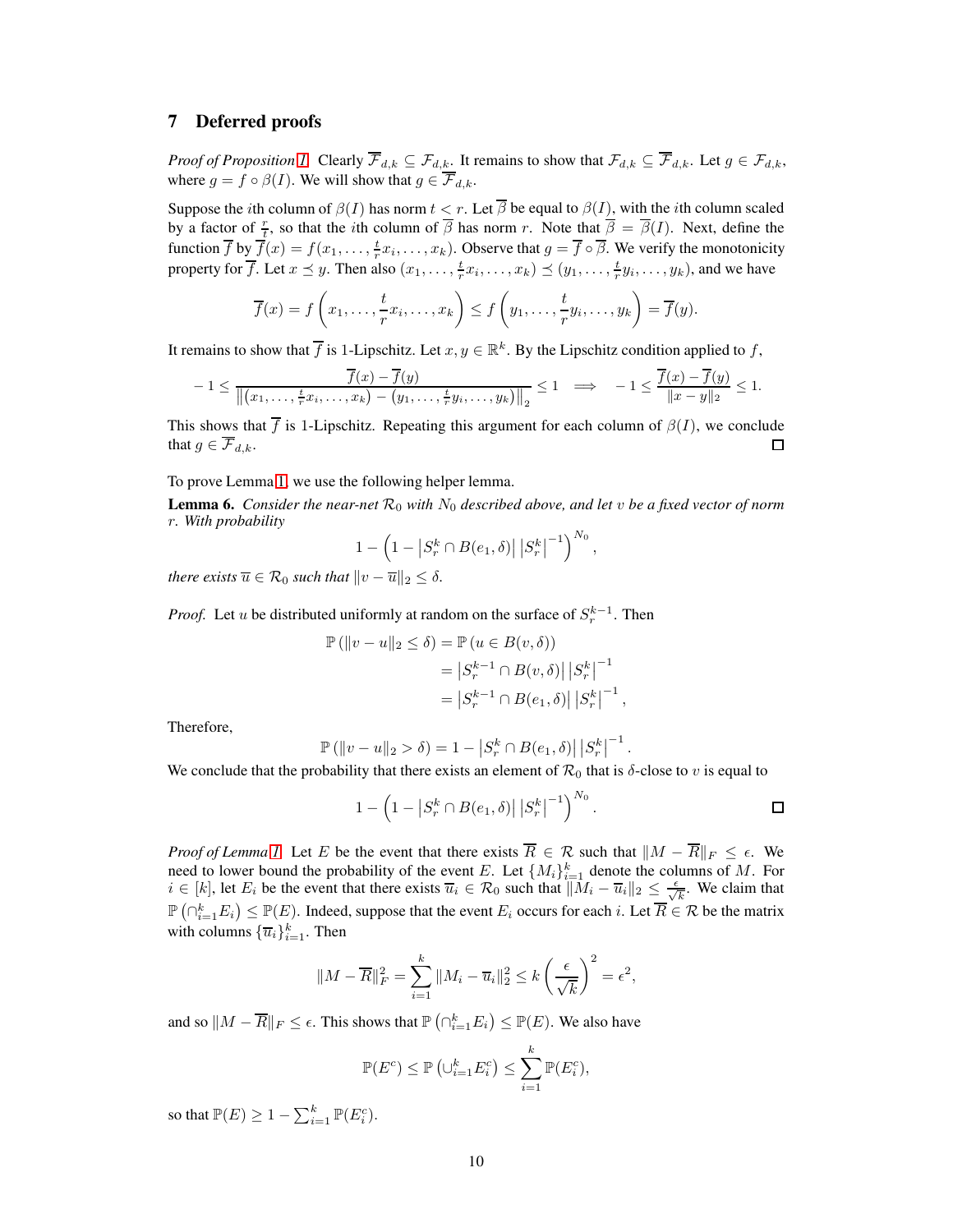For each  $i \in [k]$ , Lemma [6](#page-9-0) shows that there exists  $\overline{u}_i \in \mathcal{R}_0$  such that  $||M_i - \overline{u}_i||_2 \leq \frac{\epsilon}{\sqrt{k}}$ , with probability

$$
1 - \left(1 - \left|S_r^k \cap B\left(e_1, \frac{\epsilon}{\sqrt{k}}\right)\right| \left|S_r^k\right|^{-1}\right)^{N_0}.
$$

Therefore,

$$
\mathbb{P}(E_i^c) \le \left(1 - \left| S_r^k \cap B\left(e_1, \frac{\epsilon}{\sqrt{k}}\right) \right| \left| S_r^k \right|^{-1} \right)^{N_0}.
$$

*Proof of Proposition [2.](#page-5-3)* We first show that the constraints enforce the monotonicity requirement. Let  $I = \{i : v_i = 1\}$ . Consider two samples  $(X_i, Y_i)$  and  $(X_j, Y_j)$ . The monotonicity requirement is

<span id="page-10-0"></span>
$$
(M(I))^T X_i) \preceq (M(I))^T X_j) \implies F_i \leq F_j.
$$

The contrapositive of this statement is

$$
F_i > F_j \implies \exists p \in [k] : ((M(I))^T X_i)_p > ((M(I))^T X_j)_p. \tag{11}
$$

The optimization encodes the contrapositive statement, as follows. There are two cases: either  $F_i > F_j$  or  $F_i \leq F_j$ . We must ensure that if  $F_i > F_j$  holds, then the implication in [\(11\)](#page-10-0) is satisfied. We must also verify that no additional constraints are introduced if  $F_i \leq F_j$ .

Suppose  $F_i > F_j$ . Then  $z_{ij} = 1$  by Constraint [\(8\)](#page-4-4). By Constraint [\(9\)](#page-4-5), at least one of the  $q_{ijp}$ variables must be equal to 1. Then by Constraints [\(10\)](#page-5-4), we have

$$
\sum_{l=1}^{d} v_l M_{lp}(X_{il} - X_{jl}) > 0 \iff ((M(I))^T X_i)_p > ((M(I))^T X_j)_p,
$$

for at least one  $p \in [k]$ , due to the choice of  $\mu$ . Next suppose  $F_i \leq F_j$ . Then  $z_{ij}$  is free to equal zero, and all the  $q_{ijp}$  values may be set to zero as well. By the choice of B, Constraint [\(10\)](#page-5-4) is then non-binding.

The objective minimizes the loss on the samples. Finally, we claim that the choice of  $\hat{f}_n$  is a monotone interpolation. First,  $\hat{f}_n(M(I_n)^TX_i) = F_i$ , so that  $\hat{f}_n$  interpolates. Next, observe that  $x \preceq y \implies \hat{f}_n(x) \leq \hat{f}_n(y)$ . Also,  $\hat{f}_n : \mathbb{R} \to [0, b]$ , by construction.

*Proof of Lemma* [2.](#page-6-0) Fix  $(x, y)$ . We have

$$
L(x, y, f^* \circ (TR)^+(I^*))dF(x, y) - L(x, y, f^* \circ Q^*R^*)
$$
  
=  $(y - (f^* \circ (TR)^+(I^*))(x))^2 - (y - (f^* \circ Q^*R^*)(x))^2$   
=  $((f^* \circ (TR)^+(I^*))(x) - (f^* \circ Q^*R^*)(x)) ((f^* \circ (TR)^+(I^*))(x) + (f^* \circ Q^*R^*)(x) - 2y)$   
 $\leq |(f^* \circ Q^*R^*)(x) - (f^* \circ (TR)^+(I^*))(x)| \cdot |(f^* \circ Q^*R^*)(x) + (f^* \circ (TR)^+(I^*))(x) - 2y|$   
(12)

Since  $f^* \in \mathcal{L}_1(b)$ , it holds that

$$
\left| (f^* \circ Q^* R^*)(x) - (f^* \circ TR^+(I^*)) (x) \right| \le \left\| (Q^* R^*)^T x - ((TR)^+(I^*))^T x \right\|_2
$$
  
= 
$$
\left\| (Q^* R^* - (TR)^+(I^*))^T x \right\|_2.
$$

For the second factor in the bound [\(12\)](#page-10-1), we have

<span id="page-10-1"></span>
$$
\left| (f^* \circ Q^* R^*)(x) + (f^* \circ TR^+(I^*))(x) - 2y \right|
$$
  
\n
$$
\leq 2 | (f^* \circ Q^* R^*)(x) - y| + | (f^* \circ TR^+(I^*)) (x) - (f^* \circ Q^* R^*)(x) |
$$
  
\n
$$
\leq 2 | (f^* \circ Q^* R^*)(x) - y| + \left| \left( Q^* R^* - (TR)^+(I^*) \right)^T x \right|_2.
$$

Let  $A = Q^* R^* - (TR)^+ (I^*)$ . Substituting into [\(12\)](#page-10-1), we have

$$
\int L(x, y, f^* \circ (TR)^+) dF(x, y) - \int L(x, y, f^* \circ Q^* R^*) dF(x, y)
$$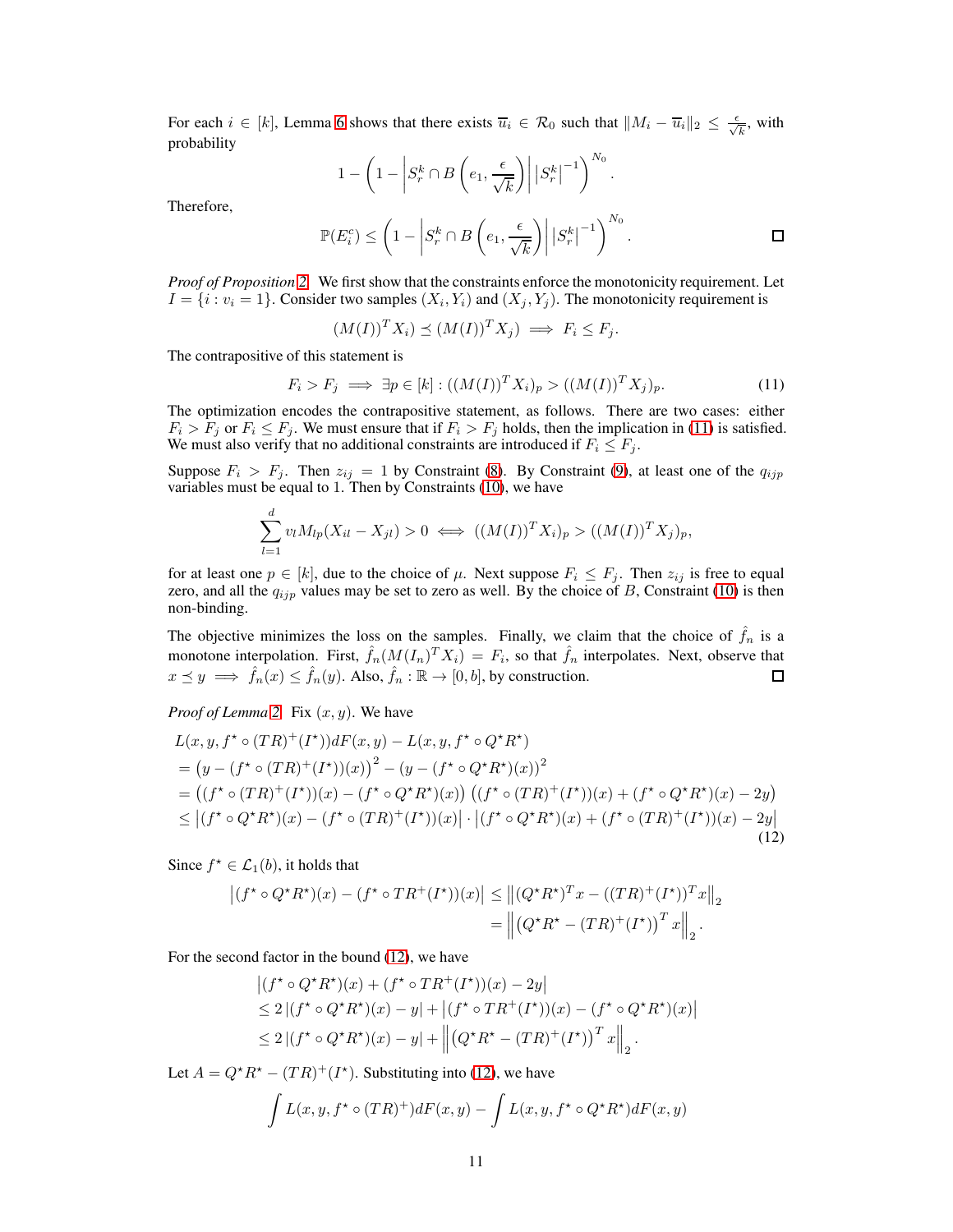$$
\leq \int \|A^T x\|_2 (2|(f^* \circ Q^* R^*)(x) - y| + \|A^T x\|_2) dF(x, y)
$$
  
\n
$$
\leq \int \|A^T x\|_2 (2\eta + \|A^T x\|_2) dF(x, y)
$$
  
\n
$$
= \int \|A^T x\|_2 (2\eta + \|A^T x\|_2) dF_X(x)
$$
  
\n
$$
= 2\eta \mathbb{E} [\|A^T X\|_2] + \mathbb{E} [\|A^T X\|_2^2]
$$
  
\n
$$
\leq 2\eta \sqrt{\mathbb{E} [\|A^T x\|_2^2]} + \mathbb{E} [\|A^T x\|_2^2],
$$
\n(13)

where the last inequality follows from Jensen's inequality. We now evaluate the expectation.

$$
\mathbb{E}\left[\left\|A^T X\right\|_2^2\right] = \mathbb{E}\left[\sum_{j=1}^k \left(\sum_{i=1}^d A_{ij} X_i\right)^2\right] = \sum_{j=1}^k \sum_{i=1}^d \sum_{l=1}^d A_{ij} A_{lj} \mathbb{E}\left[X_i X_l\right].
$$

Recall that the coordinates of the random variable  $X$  are independent and have zero mean. Therefore,

$$
\mathbb{E}\left[\left\|A^T X\right\|_2^2\right] = \sum_{j=1}^k \sum_{i=1}^d A_{ij}^2 \mathbb{E}\left[X_i^2\right] \le C^2 \sum_{j=1}^k \sum_{i=1}^d A_{ij}^2 = C^2 \|A\|_F^2.
$$

Using the fact that  $Q^* R^* \ge 0$  and  $Q^* R^* = (Q^* R^*)(I^*)$ , we have

<span id="page-11-0"></span>
$$
||A||_F = ||Q^*R^* - (TR)^+(I^*)||_F
$$
  
\n
$$
\leq ||Q^*R^* - TR||_F
$$
  
\n
$$
\leq ||Q^*R^* - TPR^*||_F + ||TPR^* - TR||_F
$$
  
\n
$$
= ||(Q^* - TP)R^*||_F + ||T(PR^* - R)||_F
$$
  
\n
$$
\leq ||Q^* - TP||_F ||R^*||_F + ||T||_F ||PR^* - R||_F
$$
  
\n
$$
\leq \epsilon_2 ||R^*||_F + \epsilon_1 ||T||_F
$$
  
\n
$$
= \epsilon_2 \sqrt{kr^2} + \epsilon_1 \sqrt{k}
$$
  
\n
$$
= \sqrt{k} (\epsilon_1 + \epsilon_2 r).
$$

Therefore,

$$
\mathbb{E}\left[\left\|A^T X\right\|_2^2\right] \leq C^2 \|A\|_F^2 \leq C^2 k \left(\epsilon_1 + \epsilon_2 r\right)^2.
$$

Substituting into [\(13\)](#page-11-0), we conclude

$$
\int L(x, y, f^* \circ (TR)^+) dF(x, y) - \int L(x, y, f^* \circ Q^* R^*) dF(x, y)
$$
  
\n
$$
\leq 2\eta C \sqrt{k} (\epsilon_1 + \epsilon_2 r) + C^2 k (\epsilon_1 + \epsilon_2 r)^2 = z(\epsilon_1, \epsilon_2, C).
$$

*Proof of Lemma [3.](#page-6-1)* A similar result appears in [\[6\]](#page-8-10). We include the proof for completeness.

$$
\int L(x, y, g) dF(x, y)
$$
\n
$$
= \int (g(x) - y)^2 dF(x, y)
$$
\n
$$
= \int (g(x) - (f^* \circ Q^* R^*)(x) + (f^* \circ Q^* R^*)(x) - y)^2 dF(x, y)
$$
\n
$$
= \int (g(x) - (f^* \circ Q^* R^*)(x))^2 + ((f^* \circ Q^* R^*)(x) - y)^2 + 2(g(x) - (f^* \circ Q^* R^*)(x))((f^* \circ Q^* R^*)(x) - y) dF(x, y)
$$
\n
$$
= ||g - f^* \circ Q^* R^*||_2^2 + \int L(x, y, f^* \circ Q^* R^*) dF(x, y) + 2\mathbb{E}[(g(X) - (f^* \circ Q^* R^*)(X))((f^* \circ Q^* R^*)(X) - Y)].
$$
\nSince  $\mathbb{E}[Y|X] = (f^* \circ Q^* R^*)(x)$ , we have\n
$$
\mathbb{E}[(g(X) - (f^* \circ Q^* R^*)(X))((f^* \circ Q^* R^*)(X) - Y)] = 0.
$$
\nRearranging completes the proof.

Rearranging completes the proof.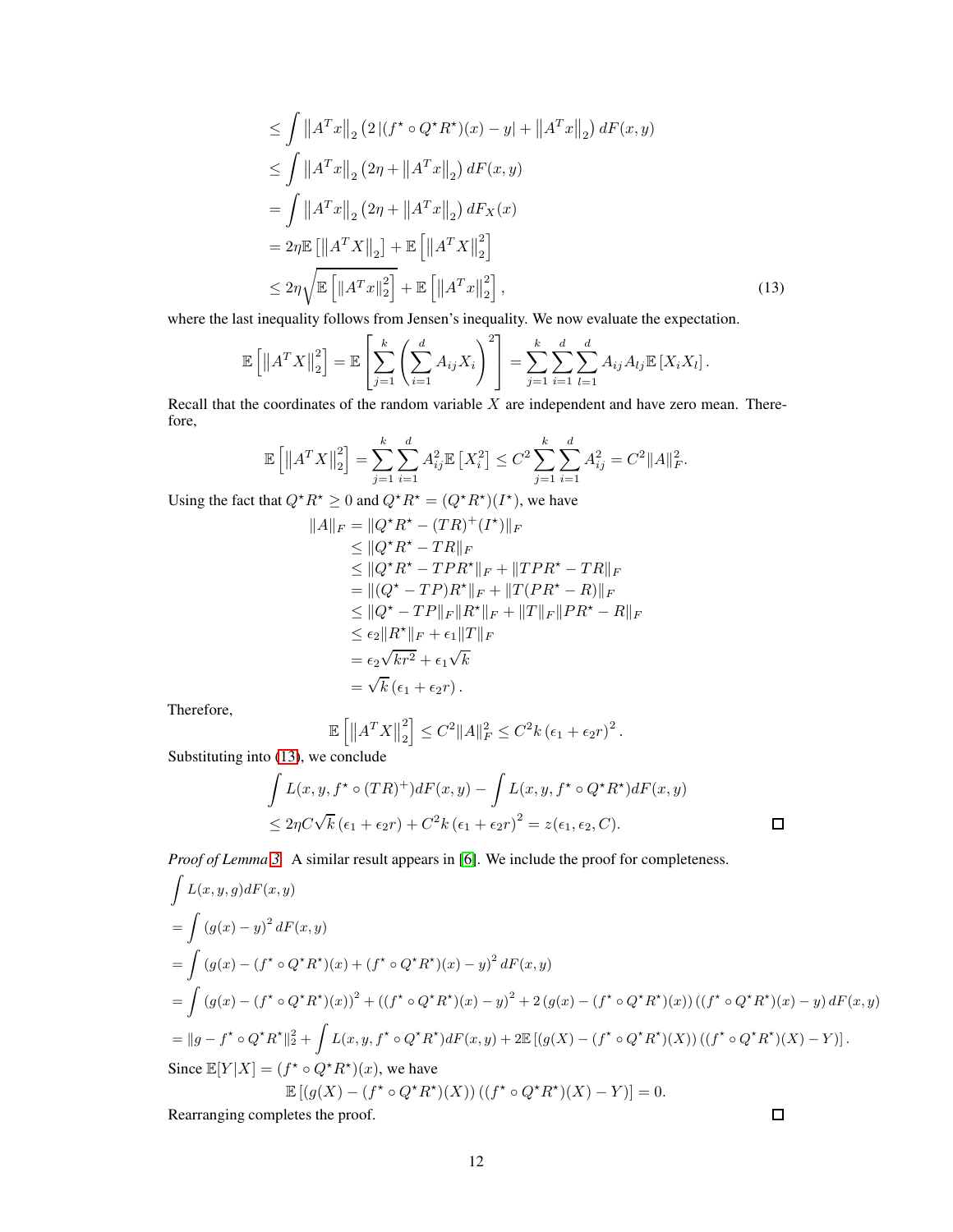*Proof of Lemma* [4.](#page-6-2) Recalling that the range of any  $h \in \mathcal{G}(T,\mathcal{R})$  is contained in  $[0,b]$ , the statement follows from Corollary 1 (pp. 45) of [8]. follows from Corollary 1 (pp. 45) of [\[8\]](#page-8-11).

We now work towards a proof of Lemma [5.](#page-6-3) Recall  $\alpha = \alpha(\epsilon) = \frac{1}{2}\epsilon(b+\eta)^{-1}$  and let  $S =$  $\{0, \alpha, 2\alpha, \dots, \left(\left\lceil \frac{b}{\alpha} \right\rceil - 1\right) \alpha\}$  be a discretization of the range  $[0, b]$ . For  $f \in \mathcal{C}(b)$ , let

$$
g_f(x) = \max\{q \in S : q \le f(x)\}.
$$

In other words, the function  $g_f$  is formed by rounding each value down to the nearest increment in S. Fix  $I \subset [d]$  with  $|I| = s^*$ . Recall the definition  $\mathcal{G}(T, R, I) = \{f \circ (TR)^+(I) : f \in$  $\mathcal{C}(b)$ }, and let  $\mathcal{H}(T, R, I) \triangleq \{g_f \circ (TR)^+(I) : f \in \mathcal{C}(b)\}\.$  Proposition [3](#page-12-0) will show that the set  $\mathbf{L}_{\mathcal{H}(Q,R,I)}((x_1,y_1),\ldots,(x_n,y_n))$  is an  $\epsilon$ -net for the set  $\mathbf{L}_{\mathcal{G}(Q,R,I)}((x_1,y_1),\ldots,(x_n,y_n))$ . Next, we relate the cardinality of  $\mathbf{L}_{\mathcal{H}(Q,R,I)}((x_1,y_1), \ldots, (x,y_n))$  to a *labeling number*.

**Definition 2** (Labeling Number [\[4\]](#page-8-12)). *For a sequence of points*  $x_1, \ldots, x_n \in \mathbb{R}^k$  *and a positive integer* m, the labeling number  $\Lambda(x_1, \ldots, x_n; m)$  *is the number of functions*  $\phi : \{x_1, \ldots, x_n\} \to$  $\{1, 2, \ldots, m\}$  *such that*  $\phi(x_i) \leq \phi(x_j)$  *whenever*  $x_i \leq x_j$  *for*  $i, j \in \{1, \ldots, n\}$ *.* 

Let  $M = (QR)^+$ . Observe that the cardinality of  $\mathbf{L}_{\mathcal{H}(Q,R,I)}((x_1,y_1), \ldots, (x,y_n))$  is upper-bounded by the labeling number of the set  $\{M(I)^T x_1, \ldots, M(I)^T x_n\}$  with  $\left(\left\lceil \frac{b}{\alpha} \right\rceil - 1\right)$  labels. Therefore, the value of  $N_{\mathcal{G}(Q,R,I)}(\epsilon, n)$  is upper-bounded by the *expected* labeling number of the set  $\{M(I)^T X_1, \ldots M(I)^T X_n\}$  with  $\left(\left\lceil \frac{b}{\alpha} \right\rceil - 1\right)$  labels.

We therefore need to determine an upper bound on the expected labeling number of the set  $\{M(I)^T X_1, \ldots M(I)^T X_n\}$  with  $\left(\left[\frac{b}{\alpha}\right] - 1\right)$  labels. Let  $\overline{x}(I)$  be the vector formed from the entries of x that are indexed by the set  $I$ . We will first show that the labeling number of the set  $\{M(I)^T x_1, \ldots M(I)^T x_n\}$  is upper-bounded by the labeling number of the set  $\{\overline{x_1}(I), \ldots, \overline{x_n}(I)\}$ with the same number of labels. Observe that the points  $\{\overline{x_i}(I)\}_{i=1}^n$  have dimension  $s^*$ . We will then analyze the expected labeling number of a sequence of random variables  $\{W_1, \ldots, W_n\}$  that are of dimension  $s^*$ .

The following proposition will be used to establish the net property.

<span id="page-12-0"></span>**Proposition 3.** Let  $T \in \mathcal{O}_{d,k}$ ,  $R \in \overline{\mathcal{M}}_{k,k}(r)$ , and  $I \subset [d]$ . Fix  $(f \circ (TR)^+(I)) \in \mathcal{G}(T, R, I)$  and  $the \ accompanying (g_f \circ (TR)^+) \in \mathcal{H}(T, R, I)$ *. Let*  $x \in \mathcal{X}$  and  $y \in \mathcal{Y}$ *. Then* 

$$
\left| L(x, y, f \circ (TR)^+(I)) - L(x, y, g_f \circ (TR)^+(I)) \right| \le \epsilon.
$$

*Proof.* Let  $M = (TR)^+$ .

$$
|L(x, y, f \circ (TR)^{+}(I)) - L(x, y, g_{f} \circ (TR)^{+}(I))|
$$
  
= |L(x, y, f \circ M(I)) - L(x, y, g\_{f} \circ M(I))|  
= |((f \circ M(I))(x) - y)^{2} - ((g\_{f} \circ M(I))(x) - y)^{2}|  
= |(f \circ M(I))^{2}(x) - (g\_{f} \circ M(I))^{2}(x) - 2y ((f \circ M(I))(x) - (g\_{f} \circ M(I))(x))|  
= |((f \circ M(I))(x) - (g\_{f} \circ M(I))(x)) ((f \circ M(I))(x) + (g\_{f} \circ M(I))(x) - 2y)|  
= |(f \circ M(I))(x) - (g\_{f} \circ M(I))(x)| \cdot |(f \circ M(I))(x) + (g\_{f} \circ M(I))(x) - 2y|  
 $\leq \alpha \cdot 2(b + \eta)$   
=  $\epsilon$ .

□

Let  $x_1, \ldots, x_n \in \mathbb{R}^d$ . The following result will allow us to relate the binary labeling number of the set  $\{M(I)x_1, \ldots M(I)x_n\}$  to the binary labeling number of the set  $\{x_1(I), \ldots, x_n(I)\}.$ 

<span id="page-12-1"></span>**Proposition 4.** Let A be a  $d \times k$  matrix with nonnegative entries. Let  $x_1, \ldots, x_n \in \mathbb{R}^d$ . Then for  $m \geq 1$ ,

$$
\Lambda\left(A^{T}x_{1},\ldots,A^{T}x_{n};m\right)\leq\Lambda\left(x_{1},\ldots,x_{n};m\right).
$$

*Proof.* Suppose  $x_i \leq x_j$ . Then also  $Ax_i \leq Ax_j$ . Therefore any labeling that is feasible for the points  $\{A^T x_1, \ldots, A^T x_n\}$  is also feasible for the points  $\{x_1, \ldots, x_n\}$ . points  $\{A^T x_1, \ldots, A^T x_n\}$  is also feasible for the points  $\{x_1, \ldots, x_n\}$ .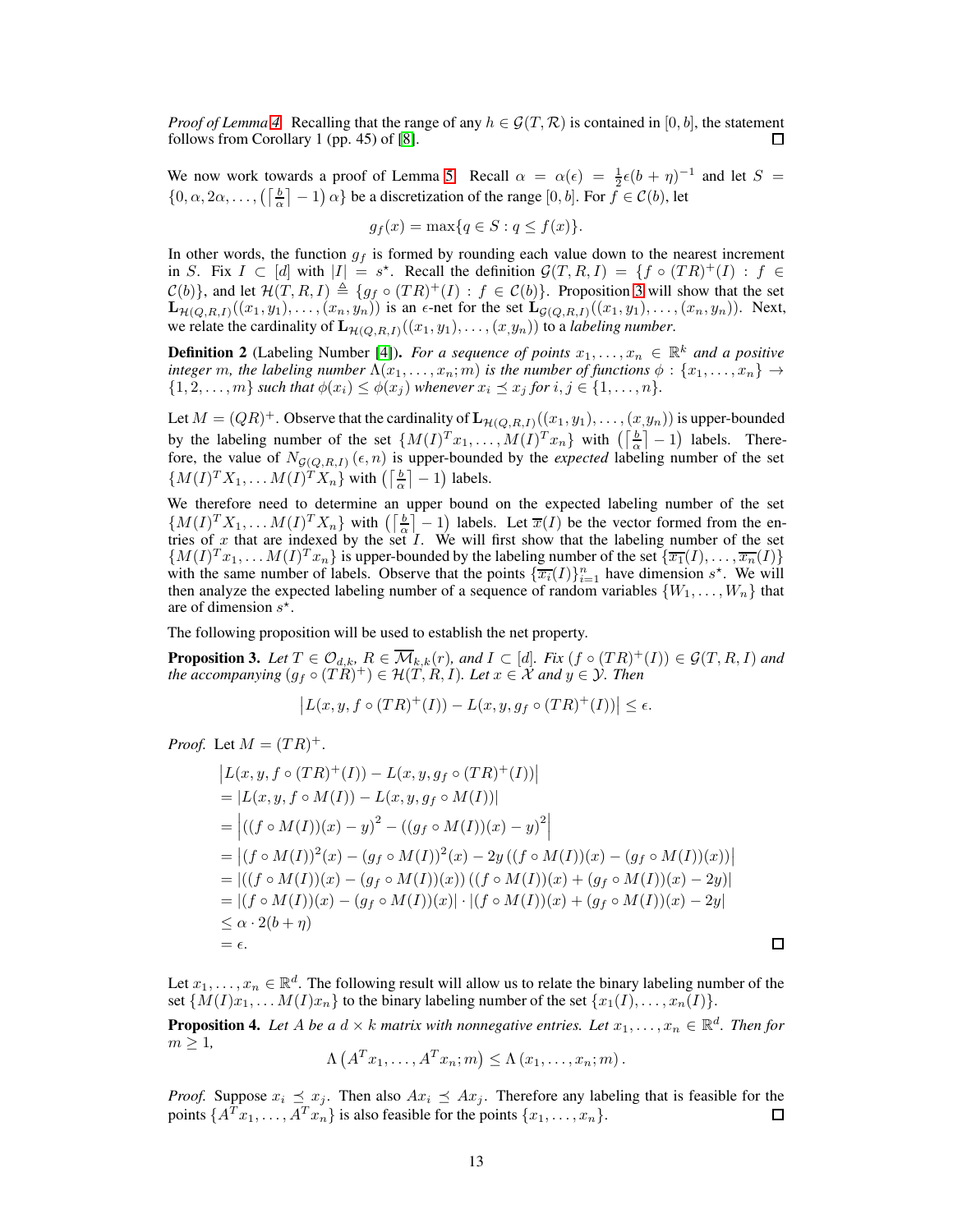We will now analyze the expected labeling number of a set of random variables  $\{W_1, \ldots, W_n\}$ . The concept of an *integer partition* is required for the labeling number analysis.

Definition 3 (Integer Partition (as stated in [\[5\]](#page-8-7))). *An integer partition of dimension* (k − 1) *with values in*  $\{0, 1, \ldots, t\}$  *is a collection of values*  $A_{i_1, i_2, \ldots, i_{k-1}} \in \{0, 1, \ldots, t\}$  *where*  $i_l \in \{1, \ldots, m\}$ *and*  $A_{i_1,i_2,...,i_{d-1}}$  ≤  $A_{j_1,j_2,...,j_{k-1}}$  *whenever*  $i_l$  ≤  $j_l$  for all  $l$  ∈ {1, ..., k − 1}. The set of integer *partitions of dimension*  $(k-1)$  *with values in*  $\{0,1,\ldots,t\}$  *is denoted by*  $P\left([t]^k\right)$ *.* 

For an illustration of a partition with  $k = 2$ , see Figure 3 in [\[5\]](#page-8-7). The following result provides a bound on the expected labeling number of a set of points with certain distribution assumptions. It will be used to bound the expected labeling number of the set  $\{X_1, \ldots, X_n\}$ .

<span id="page-13-1"></span>**Lemma 7.** Let  $m \in \mathbb{N}$  and  $B > 0$ . Let  $W \in \mathbb{R}^d$  be a random variable with support contained *in the set*  $[-B, B]^d$ . Suppose that the density  $f_W(w)$  is upper-bounded by D. Let  $W_1, \ldots, W_n$  be *independent samples with distribution*  $f_W$ *. Then* 

$$
\mathbb{E}\left[\Lambda(W_1,\ldots,W_n;m)\right] \leq \exp\left[\left(2\log(2)(m-1)+D2^{m+2d-1}B^d\right)n^{\frac{d-1}{d}}\right].
$$

*Proof.* Note that since the labeling number is translation-invariant, the same result applies to a random variable W with support contained in  $[0, 2B]^d$ . [\[5\]](#page-8-7) considered the case  $B = \frac{1}{2}$  and  $D = 1$ . We now adapt their proof. By Proposition 5 in  $\overline{5}$ ],

$$
\Lambda(w_1,\ldots,w_n;m) \leq (\Lambda(w_1,\ldots,w_n;2))^{m-1}
$$

for any  $w_1, \ldots, w_n \in \mathbb{R}^d$ . For clarity of notation, write  $\Lambda(w_1, \ldots, w_n)$  in place of  $\Lambda(w_1, \ldots, w_n; 2)$ . We therefore have

$$
\mathbb{E}[\Lambda(W_1,\ldots,W_n;m)] \leq \mathbb{E}\left[\left(\Lambda(W_1,\ldots,W_n)\right)^{m-1}\right].
$$

Let  $t \in \mathbb{N}$ . When  $B = \frac{1}{2}$  and  $D = 1$ , we have by Lemma 5 of [\[5\]](#page-8-7)

$$
\mathbb{E}\left[\left(\Lambda(W_1,\ldots,W_n)\right)^{m-1}\right] \leq \left|P([t]^d)\right|^{m-1} \mathbb{E}\left[2^{(m-1)N}\right],
$$

where  $N \sim \text{Binom}\left(n, \frac{t^d - (t-1)^d}{t^d}\right)$ . The value  $\frac{t^d - (t-1)^d}{t^d}$  is the probability that a uniform random variable in  $[0,1]^d$  falls in one of  $t^d - (t-1)^d$  cubes out of  $t^d$  cubes that partition  $[0,1]^d$ . To adapt the proof, we instead partition  $[-B, B]^d$  into  $t^d$  cubes. Each cube therefore has volume  $\left(\frac{2B}{t}\right)^d$ , and density upper-bounded by  $D\left(\frac{2B}{t}\right)^d$ . We conclude that

$$
\mathbb{E}\left[\left(\Lambda(W_1,\ldots,W_n)\right)^{m-1}\right] \le |P([t]^d)|^{m-1} \mathbb{E}\left[2^{(m-1)N'}\right],\tag{14}
$$
\n
$$
\mathbb{E}\left[\left(\Lambda(W_1,\ldots,W_n)\right)^{m-1}\right] \le |P([t]^d)|^{m-1} \mathbb{E}\left[2^{(m-1)N'}\right],\tag{15}
$$

where  $N' \sim \text{Binom}\left(n, D\left(\frac{2B}{t}\right)^d \left(t^d - (t-1)^d\right)\right)$ . Let  $p = D\left(\frac{2B}{t}\right)^d \left(t^d - (t-1)^d\right)$ .

[\[12\]](#page-8-13) showed that

<span id="page-13-0"></span>
$$
|P([t]^d)| \leq \binom{2t}{t}^{t^{d-2}}.
$$

We have

$$
\mathbb{E}\left[2^{(m-1)N'}\right] = \mathbb{E}\left[e^{\log(2)(m-1)N'}\right] = M_{N'}(\log(2)(m-1)),
$$

where  $M_{N'}$  is the moment-generating function of the random variable  $N'$ . It holds that

$$
M_{N'}(\theta) = (1 - p + pe^{\theta})^n.
$$

Substituting into [\(14\)](#page-13-0),

$$
\mathbb{E}\left[\left(\Lambda(W_1,\ldots,W_n)\right)^{m-1}\right] \le \left(\binom{2t}{t}^{t^{d-2}}\right)^{m-1} \left(1 - p + pe^{\log(2)(m-1)}\right)^n
$$

$$
= \binom{2t}{t}^{(m-1)t^{d-2}} \left(1 - p + p2^{(m-1)}\right)^n
$$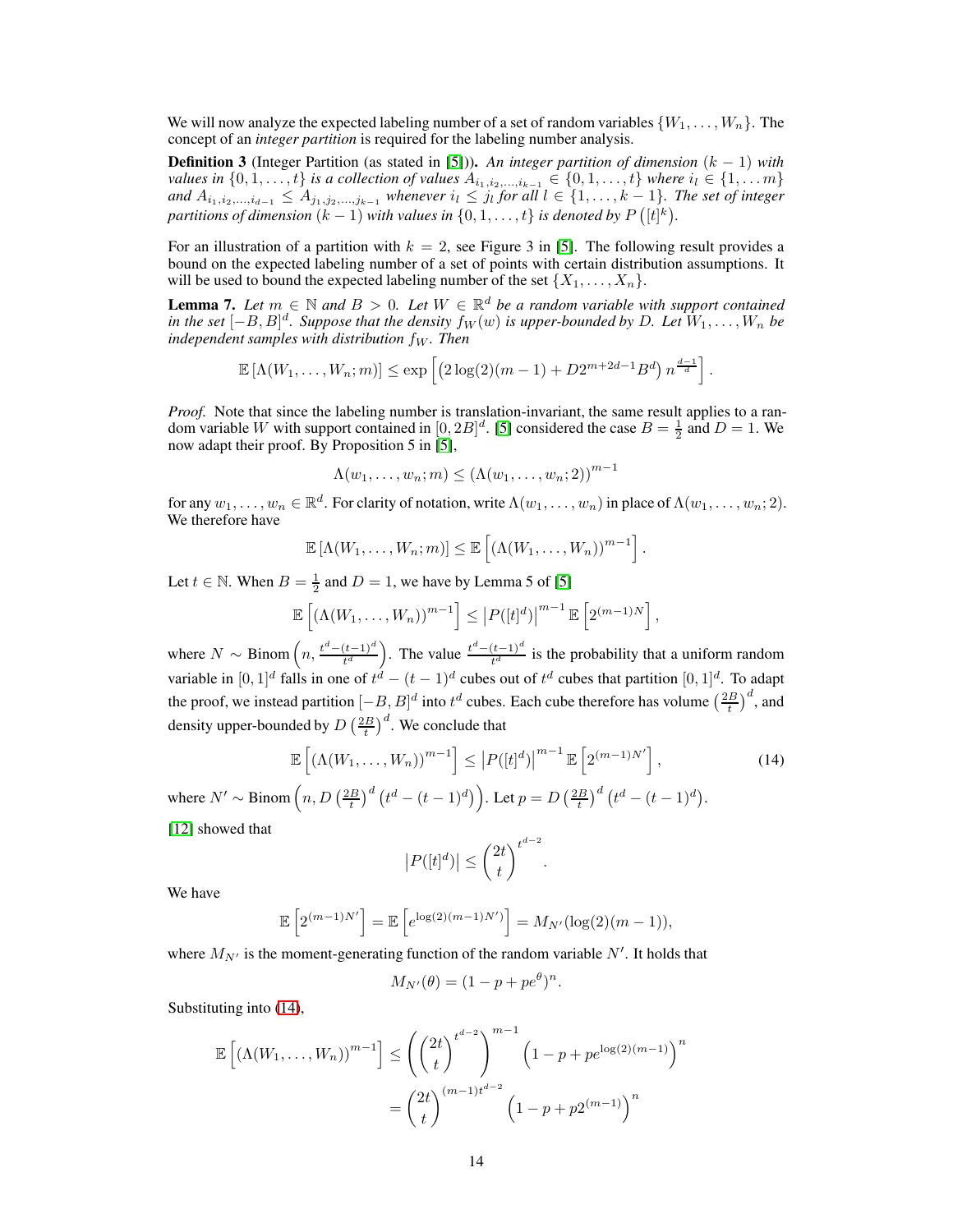$$
\leq 2^{2t(m-1)t^{d-2}} \left(1 + p2^{(m-1)}\right)^n
$$
  
=  $\exp\left[2\log(2)(m-1)t^{d-1} + n\log\left(1 + p2^{(m-1)}\right)\right].$ 

Using the fact that  $log(1 + x) \leq x$ , we have

$$
\mathbb{E}\left[\left(\Lambda(W_1,\ldots,W_n)\right)^{m-1}\right] \le \exp\left[2\log(2)(m-1)t^{d-1} + np2^{(m-1)}\right]
$$
  
=  $\exp\left[2\log(2)(m-1)t^{d-1} + D2^{(m-1)}\left(\frac{2B}{t}\right)^d \left(t^d - (t-1)^d\right)n\right].$ 

By the Binomial Theorem,

$$
t^{d} - (t - 1)^{d} = t^{d} - \sum_{i=0}^{d} {d \choose i} t^{d-i} (-1)^{i}
$$
  
= 
$$
\sum_{i=1}^{d} {d \choose i} t^{d-i} (-1)^{i+1}
$$
  

$$
\leq \sum_{i=1}^{d} {k \choose i} \max_{i \in \{1, \dots, d\}} t^{d-i} (-1)^{i+1}
$$
  
= 
$$
(2^{d} - 1) t^{d-1}.
$$

Substituting,

$$
\mathbb{E}\left[\left(\Lambda(W_1,\ldots,W_n)\right)^{m-1}\right] \le \exp\left[2\log(2)(m-1)t^{d-1} + D2^{(m-1)}\left(\frac{2B}{t}\right)^d (2^d-1)t^{d-1}n\right]
$$

$$
= \exp\left[2\log(2)(m-1)t^{d-1} + D2^{(m-1)} (2B)^d (2^d-1)t^{-1}n\right]
$$

$$
\le \exp\left[2\log(2)(m-1)t^{d-1} + D2^{m+2d-1}B^dt^{-1}n\right]
$$

Let  $t = n^{\frac{1}{d}}$ . Substituting,

$$
\mathbb{E}\left[\left(\Lambda(W_1,\ldots,W_n)\right)^{m-1}\right] \le \exp\left[2\log(2)(m-1)n^{\frac{d-1}{d}} + D2^{m+2d-1}B^dn^{\frac{d-1}{d}}\right]
$$

$$
= \exp\left[\left(2\log(2)(m-1) + D2^{m+2d-1}B^d\right)n^{\frac{d-1}{d}}\right].
$$

We now prove Lemma [5.](#page-6-3)

*Proof of Lemma* [5.](#page-6-3) Recall the definitions  $\mathcal{G}(T, R, I) = \{f \circ (TR)^+(I) : f \in \mathcal{C}(b)\}\$ and  $\mathcal{H}(T, R, I) = \{g_f \circ (TR)^{+}(I) : f \in \mathcal{C}(b)\}\$ for  $R \in \mathcal{R}$ . We have

$$
N_{\mathcal{G}(T,\mathcal{R})}\left(\epsilon,n\right) \leq \sum_{R \in \mathcal{R}} \sum_{I \subset [d]:|I|=s^{\star}} N_{\mathcal{G}(T,R,I)}\left(\epsilon,n\right) \leq {d \choose s^{\star}} |\mathcal{R}| \max_{R \in \mathcal{R}, I \subset [d]:|I|=s^{\star}} N_{\mathcal{G}(T,R,I)}\left(\epsilon,n\right).
$$

Consider an arbitrary  $R \in \mathcal{R}$  and  $I \subset [d]$  with  $|I| = s^*$ . By Proposition [3,](#page-12-0) the set  $\mathbf{L}_{\mathcal{H}(T,R,I)}((x_1,y_1),\ldots,(x_n,y_n))$  is an  $\epsilon$ -net for the set  $\mathbf{L}_{\mathcal{G}(T,R,I)}((x_1,y_1),\ldots,(x_n,y_n))$ . Let  $M = (TR)^+$ . Observe that the cardinality of  $\mathbf{L}_{\mathcal{H}(T,R,I)}((x_1, y_1), \ldots, (x_n, y_n))$  is upper-bounded by the labeling number of the set  $\{(M(\underline{I}))^T x_1, \ldots, (M(I))^T x_n\}$  with  $\left(\left\lceil \frac{b}{\alpha} \right\rceil - 1\right)$  labels. Recall the definition of  $\overline{x}(I)$ , and similarly let  $\overline{M}(I)$  be the matrix formed from the rows of M that are indexed by the set  $I$ . For  $x \in \mathbb{R}^d$ , it holds that

$$
(M(I))^T x = (\overline{M}(I))^T (\overline{x}(I)).
$$

Note that  $\overline{x}(I)$  is an  $s^*$ -dimensional vector. By Proposition [4,](#page-12-1)

$$
\Lambda\left((M(I))^Tx_1,\ldots,(M(I))^Tx_n;\left(\left\lceil\frac{b}{\alpha}\right\rceil-1\right)\right)\leq \Lambda\left(\overline{x_1}(I),\ldots,\overline{x_n}(I); \left(\left\lceil\frac{b}{\alpha}\right\rceil-1\right)\right).
$$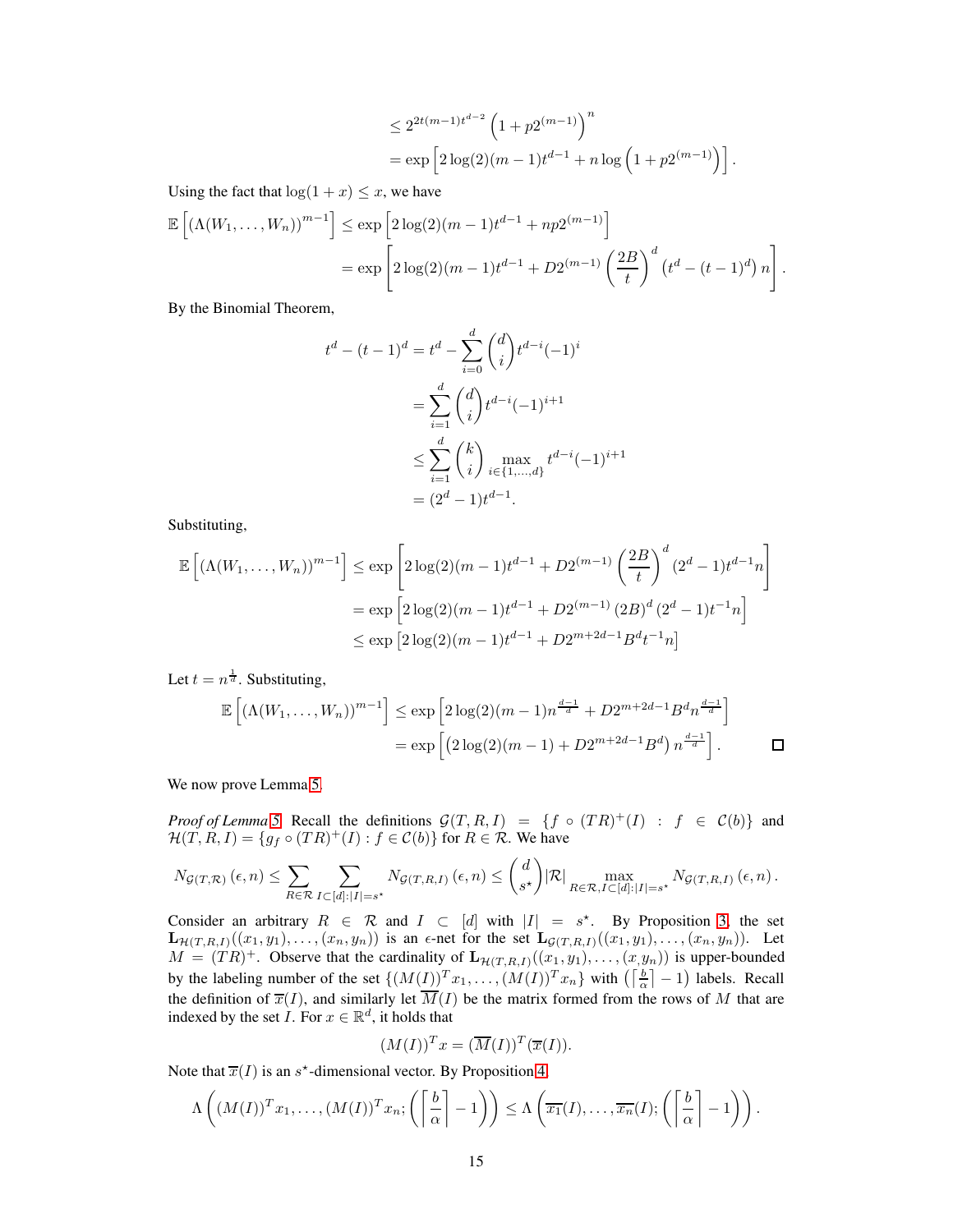Therefore, the value of  $N_{\mathcal{G}(T,R,I)}(\epsilon, n)$  is upper-bounded by the *expected* labeling number of the set  $\{\overline{X_1}(I),\ldots,\overline{X_n}(I)\}\$  with  $\left(\left\lceil \frac{b}{\alpha} \right\rceil - 1\right)$  labels. Applying Lemma [7](#page-13-1) (setting  $d = s^*$ ,  $m = \left(\left\lceil \frac{b}{\alpha} \right\rceil - 1\right)$ ,  $B = C$  and  $D = (p^*)^{s^*}$ , we have

$$
N_{\mathcal{G}(T,R,I)}(\epsilon, n) \le \exp\left[\left(2\log(2)\left(\left\lceil\frac{b}{\alpha}\right\rceil - 2\right) + 2^{\left\lceil\frac{b}{\alpha}\right\rceil - 2 + 2s^{\star}}(p^{\star}C)^{s^{\star}}\right) n^{\frac{s^{\star}-1}{s^{\star}}}\right] \le \exp\left[\left(\frac{2\log(2)b}{\alpha} + 2^{\frac{b}{\alpha}}(4p^{\star}C)^{s^{\star}}\right) n^{\frac{s^{\star}-1}{s^{\star}}}\right].
$$

We conclude that

$$
N_{\mathcal{G}(T,\mathcal{R})}\left(\epsilon,n\right) \leq \binom{d}{s^\star} |\mathcal{R}| \exp\left[\left(\frac{2\log(2)b}{\alpha} + 2^{\frac{b}{\alpha}}(4p^\star C)^{s^\star}\right)n^{\frac{s^\star-1}{s^\star}}\right].
$$

Recalling that  $|\mathcal{R}| = N_0^k$  concludes the proof.

Remark 2. In the proof of Lemma [5,](#page-6-3) we have taken advantage of the fact that  $s^*$  is a constant. *Another approach would be to analyze the labeling number directly in* R k *, since* k *is also a constant. However, there is a technical hurdle to overcome. The grid approach in Lemma [7](#page-13-1) works well when the distribution of the random variable is not too concentrated. Without good control over the* induced distribution of  $M(I)^TX$ , it would be difficult to carry out a similar argument.

*Proof of Theorem [1.](#page-2-2)* We show that Algorithm [3](#page-5-2) achieves the desired statistical guarantee, using the bound in Theorem [3.](#page-5-1) We choose

$$
N_0 = \left\lceil \frac{\log\left(\frac{\epsilon}{3k}\right)}{\log\left(1 - \left|S_r^{k-1} \cap B\left(e_1, \frac{\delta}{\sqrt{k}}\right)\right| \left|S_r^{k-1}\right|^{-1}\right)} \right\rceil.
$$

The choice of  $N_0$  leads to

$$
k\left(1-\left|S_r^{k-1}\cap B\left(e_1,\frac{\delta}{\sqrt{k}}\right)\right|\left|S_r^{k-1}\right|^{-1}\right)^{N_0}\leq\frac{\epsilon}{3}.
$$

Similarly,  $\frac{1}{d^2} \leq \frac{\epsilon}{3}$  by the assumption on d.

Before bounding the last term, we need to control the value of  $\epsilon_0$ . Observe that the function  $z(\epsilon_1, \epsilon_2, C)$  is decreasing in both arguments. Therefore, by setting

$$
\frac{1}{\rho_0} 4\sqrt{2} s^{\star} \lambda \le \delta,
$$

we ensure that  $\epsilon_0 \geq \frac{\epsilon}{2}$ . Substituting in the value of  $\lambda$  and solving,

<span id="page-15-0"></span>
$$
\frac{1}{\rho_0} 4\sqrt{2}s^* \cdot 10\sqrt{\theta \frac{\log(d)}{n}} \le \delta
$$

$$
n \ge \frac{3200s^{*2}\theta \log(d)}{\rho_0^2 \delta^2}.
$$

We now bound the last term:

$$
4\binom{d}{s^*}N_0^k \exp\left[\left(\frac{2\log(2)b}{\alpha} + 2^{\frac{b}{\alpha}}(4p^*C)^{s^*}\right)n^{\frac{s^*-1}{s^*}} - \frac{\epsilon_0^2 n}{2^9 b^2}\right] \le \exp\left[\log(4) + s^* \log(d) + \left(\frac{2\log(2)b}{\alpha} + 2^{\frac{b}{\alpha}}(4p^*C)^{s^*}\right)n^{\frac{s^*-1}{s^*}} - \frac{\epsilon_0^2 n}{2^9 b^2}\right].
$$
 (15)

Recall that  $\alpha = \frac{1}{64} \epsilon_0 (b + \eta)^{-1}$ . For  $n \ge 3200 s^2 \theta \log(d) \rho_0^{-2} \delta^{-2}$ , we have  $\alpha \ge \frac{1}{128} \epsilon (b + \eta)^{-1}$ . We see that there exists  $t = t(N_0, C, b, s^*, p^*, k, \eta)$  such that if  $n \ge \max\left\{t, 3200s^{*2}\theta \log(d)\rho_0^{-2}\delta^{-2}\right\},$ then

$$
\log(4) + \left(\frac{2\log(2)b}{\alpha} + 2^{\frac{b}{\alpha}}(4p^{\star}C)^{s^{\star}}\right)n^{\frac{s^{\star}-1}{s^{\star}}} - \frac{\epsilon_0^2n}{2^9b^2} \le \frac{\epsilon_0^2n}{2^{10}b^2}.
$$

 $\Box$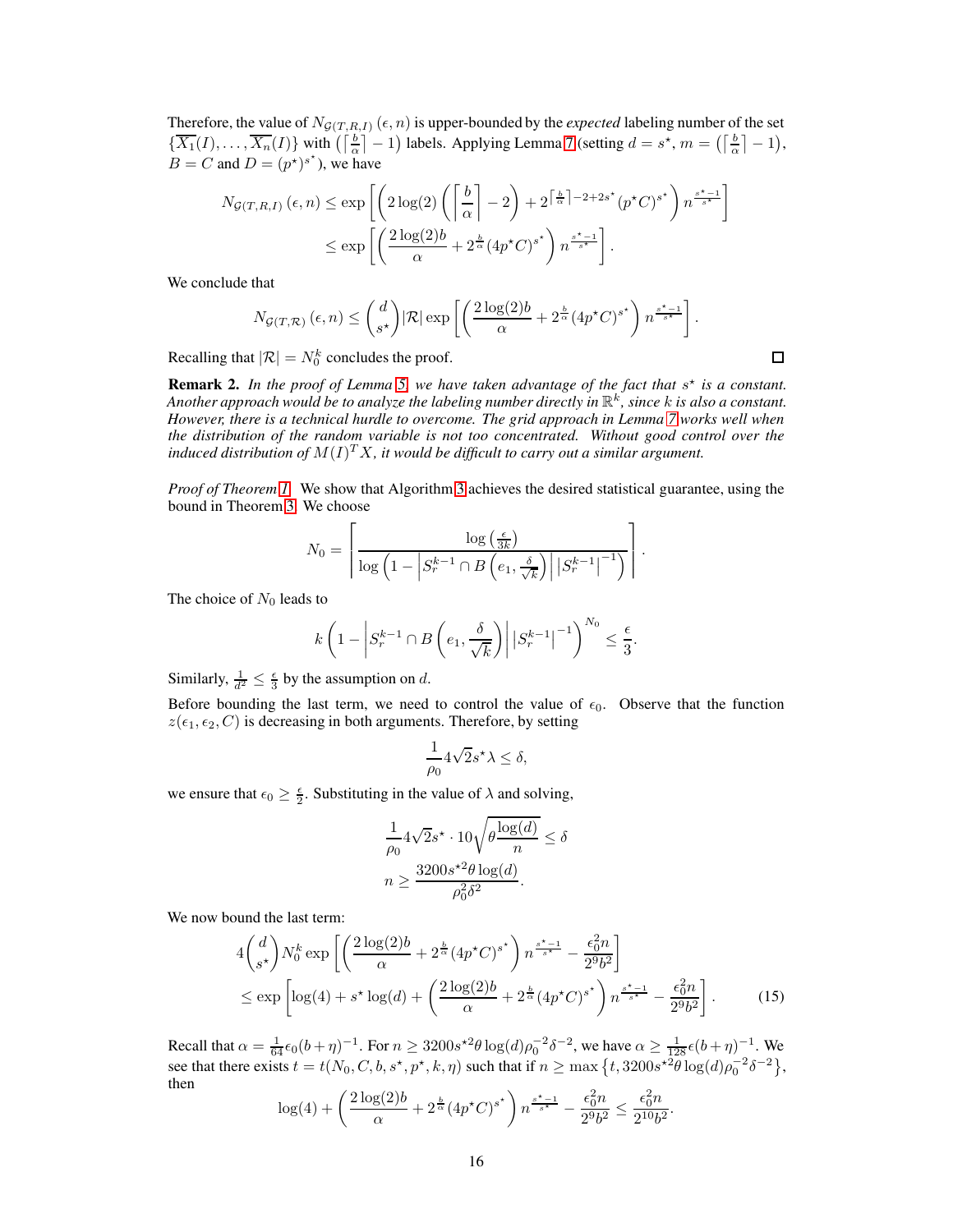For such *n*, we then bound [\(15\)](#page-15-0) by  $\exp\left[s^* \log(d) - \frac{\epsilon_0^2 n}{2^{10} b^2}\right]$ . Setting this quantity to be less than  $\frac{\epsilon}{3}$ , we obtain

$$
\exp\left[s^* \log(d) - \frac{\epsilon_0^2 n}{2^{10} b^2}\right] \le \frac{\epsilon}{3}
$$
  

$$
s^* \log(d) - \frac{\epsilon_0^2 n}{2^{10} b^2} \le \log\left(\frac{\epsilon}{3}\right)
$$
  

$$
n \ge \frac{2^{10} b^2}{\epsilon_0^2} \left(s^* \log(d) + \log\left(\frac{3}{\epsilon}\right)\right).
$$

Taking  $n_0 = \max\left\{2^{12}b^2\epsilon^{-2}\left(s^*\log(d) + \log\left(\frac{3}{\epsilon}\right)\right), 3200s^{*2}\theta\log(d)\rho_0^{-2}\delta^{-2}, t\right\}$  completes the proof. П

# <span id="page-16-0"></span>8 Producing a Lipschitz estimator

We now modify Algorithm [2](#page-4-2) to ensure the Lipschitz property, in addition to the coordinate-wise monotone property. When we only needed to ensure monotonicity, the interpolation step was straightforward; interpolation was possible as long as the points themselves satisfied the monotonicity property. The situation is slightly more complicated for Lipschitz functions. Algorithm [4](#page-16-1) ensures that the estimated points are *interpolable* with respect to the class  $\mathcal{L}_1(b)$ , as defined below.

**Definition 4.** We say that a collection of points  $(x_i, y_i)_{i=1}^n \in \mathbb{R}^k \times \mathbb{R}$  is interpolable with respect to *a function class*  $\mathcal F$  *if there exists*  $f \in \mathcal F$  *such that*  $f(x_i) = y_i$  *for each*  $i \in [n]$ *.* 

Algorithm [4](#page-16-1) below finds the optimal index set and function values on a given set of points, compatible with interpolability. Binary variables  $v_l$  determine the index set I. The variables  $F_i$  represent the estimated function values at data points  $X_i$ . Auxiliary variables  $z_{ij}$  and  $w_{ijp}$  are used to model the monotonicity and Lipschitz constraints.

<span id="page-16-1"></span>Algorithm 4 Integer Programming Sparse Matrix Isotonic Regression (Lipschitz)

**Input:** Values  $(X_i, Y_i)_{i=1}^n \in \mathbb{R}^d \times \mathbb{R}$ , sparsity level  $s, M \geq 0 \in \mathbb{R}^{d \times k}, C > 0, b > 0$ **Output:** An index set  $I \subset [d]$  satisfying  $|I| = s$ ; values  $F_1, F_2, \ldots, F_n \in [0, b]$  such that the points  $(M(I)^T X_i, F_i)_{i=1}^n$  are interpolable by a coordinate-wise monotone 1-Lipschitz function.

1: Let 
$$
B = 2C \sum_{l=1}^{d} \sum_{p=1}^{k} M_{lp}
$$
.

2: Solve the following optimization problem.

<span id="page-16-6"></span><span id="page-16-3"></span>
$$
\min_{v, F, z} \sum_{i=1}^{n} (Y_i - F_i)^2
$$
\n(16)

$$
\text{s.t. } \sum_{l=1}^{d} v_l = s \tag{17}
$$

$$
bz_{ij} \ge F_i - F_j \qquad \forall i, j \in [n] \tag{18}
$$

<span id="page-16-4"></span>
$$
(F_i - F_j)^2 \le \sum_{p=1}^k w_{ijp} \left( \sum_{l=1}^d v_l M_{lp}(X_{il} - X_{jl}) \right)^2 + (1 - z_{ij})b^2 \qquad \forall i, j \in [n]
$$
\n(19)

<span id="page-16-5"></span><span id="page-16-2"></span>
$$
-B(1 - w_{ijp}) \le \sum_{l=1}^{d} v_l M_{lp}(X_{il} - X_{jl}) \le Bw_{ijp} \qquad \forall i, j \in [n], p \in [k]
$$
\n(20)

 $z_{ij} \in \{0, 1\}$   $\forall i, j \in [n]$  $v_l \in \{0, 1\}$   $\forall l \in [d]$  $w_{ijp} \in \{0, 1\}$ <br>  $F_i \in [0, b]$ <br>  $\forall i, j \in [n], p \in [k]$ <br>  $\forall i \in [n]$  $F_i \in [0, b]$   $\forall i \in [n]$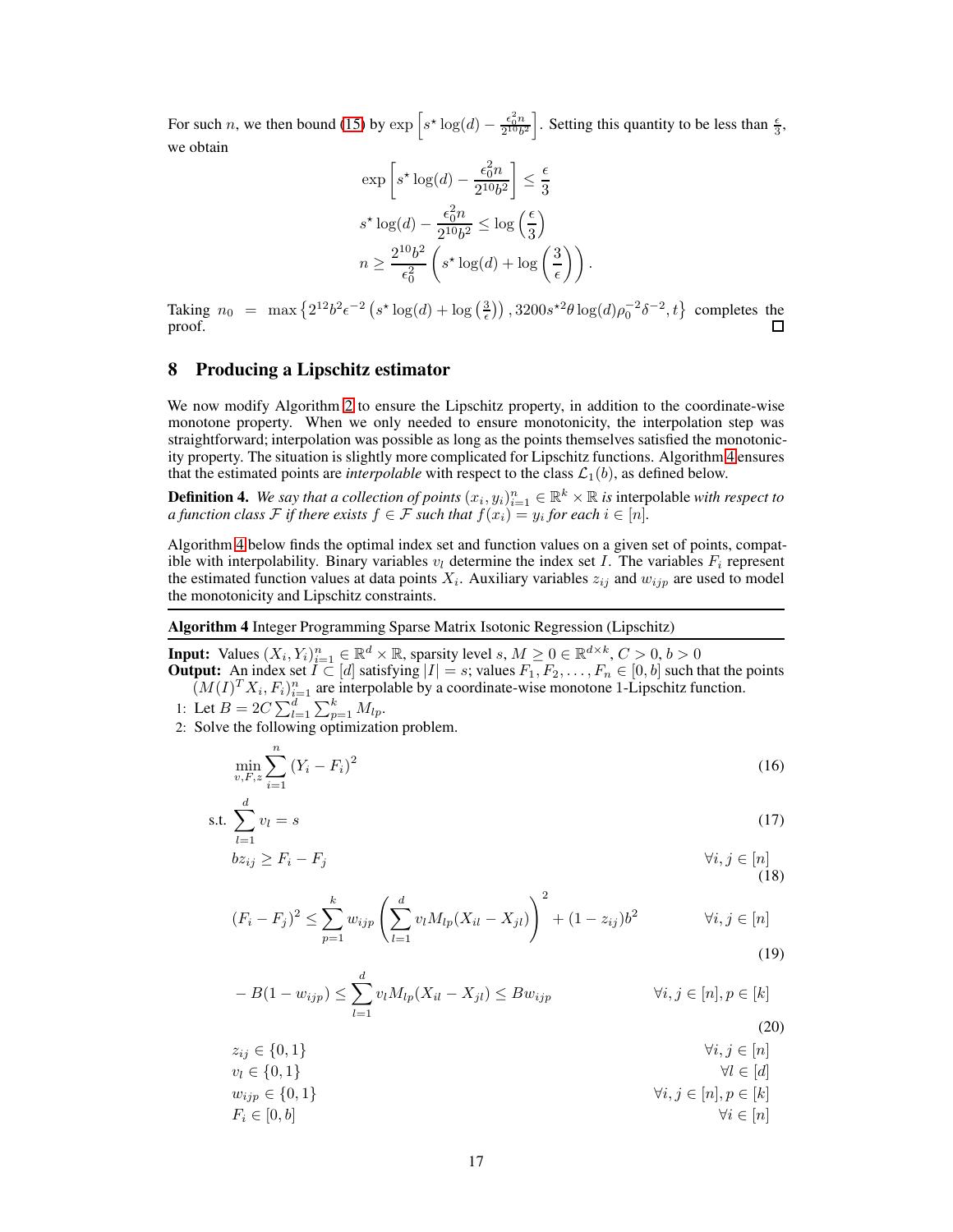3: Return the set  $I_n = \{l \in [d] : v_l = 1\}$  and the values  $F_1, F_2, \ldots, F_n$ .

Remark 3. *Note that Constraints* [\(19\)](#page-16-2) *contain products of three binary variables. We may encode arbitrary products of binary variables using linear constraints, as follows. Suppose* x *and* y *are binary variables, and we wish to encode*  $z = xy$ *. This is equivalent to the constraints*  $x + y - 1 \leq$  $z \leq \frac{1}{2}(x+y)$  and  $z \in \{0,1\}$ *. Longer products may be encoded recursively.* 

<span id="page-17-4"></span>We apply the construction of [\[1\]](#page-8-14) to find a coordinate-wise monotone, 1-Lipschitz interpolation. **Proposition 5.** Suppose the points  $(x_i, y_i)_{i=1}^n \in \mathbb{R}^k \times [0, b]$  satisfy

<span id="page-17-0"></span>
$$
y_i - y_j \le ||(x_i - x_j)^+||_2 \tag{21}
$$

*for each pair*  $(i, j) \in [n]^2$ *. Let*  $\hat{g}(x) = \max_i \{y_i - ||(x_i - x)^+||_2\}$ *, and let*  $\hat{f}(x) = \max\{\hat{g}(x), 0\}$ *. Then*  $\hat{f} \in \mathcal{L}_1(b)$ *. Furthermore,*  $\hat{f}$  *interpolates the points; i.e.*  $\hat{f}(x_i) = y_i$  *for each*  $i \in [n]$ *.* 

<span id="page-17-1"></span>The proof follows from [\[1\]](#page-8-14). We therefore obtain the following approach for interpolation.

Algorithm 5 Monotone Lipschitz Interpolation

**Input:** Points  $(x_i, y_i)_{i=1}^n \in \mathbb{R}^k \times [0, b]$  satisfying [\(21\)](#page-17-0) for each  $i, j$ . **Output:** An estimated function  $\hat{f} \in \mathcal{L}_1(b)$  that interpolates the points. 1: Let  $\hat{g}(x) = \max_i \{y_i - ||(x_i - x)^+||_2\}$ . Return  $\hat{f}(x) = \max\{\hat{g}(x), 0\}$ .

#### <span id="page-17-2"></span>Algorithm 6

**Input:** Values  $(X_i, Y_i)_{i=1}^n \in \mathbb{R}^d \times \mathbb{R}$ , sparsity level  $s, M \geq 0 \in \mathbb{R}^{d \times k}, C > 0, b > 0$ **Output:**  $I_n \in [d]$ :  $|I_n| = s^*$  and  $f_n \in \mathcal{L}_1(b)$ 

- 1: Apply Algorithm [4](#page-16-1) to input  $(X_i, Y_i)_{i=n+1}^{2n}$ , s<sup>\*</sup>, M, C, and b, obtaining the index set I and values  $F_1, \ldots, F_n$ .
- 2: Apply Algorithm [5](#page-17-1) to input  $(M(I)X_{n+i}, F_i)_{i=1}^n$ , obtaining the function  $\hat{f}$ .

3: Return  $(I, \tilde{f})$ .

<span id="page-17-5"></span>**Proposition [6](#page-17-2).** Suppose  $X_i \in [-C, C]^d$  for  $i \in [n]$ . On input  $(X_i, Y_i)_{i=1}^n$ , s, M, C, b, Algorithm 6 *finds a function*  $\hat{f}_n \in \mathcal{L}_1(b)$  *and index set*  $I_n$  *that minimize the empirical loss*  $\sum_{i=1}^n L(X_i, Y_i, f \circ L(X_i))$  $M(I)$ *), over functions*  $f \in \mathcal{L}_1(b)$  *and index sets* I *with cardinality s*.

<span id="page-17-3"></span>We now modify Algorithm [3](#page-5-2) to include the Lipschitz assumption.

Algorithm 7 MMI Regression (Lipschitz)

**Input:**  $N_0 \in \mathbb{N}$ , values  $(X_1, Y_1), \dots, (X_N, Y_N)$ ,  $C > 0$ ,  $b > 0$ ,  $\tau > 0$ , and  $\lambda > 0$ 

**Output:**  $f_n \in \mathcal{L}_1(b)$ ,  $Q_n \in \mathcal{O}_{d,k}$ ,  $\overline{R}_n \in \overline{\mathcal{M}}_{k,k}(r)$ , and  $I_n \in [d] : |I_n| = s^*$ 

- 1: Construct a random near-net  $\mathcal{R}(N_0)$ .
- 2: Produce an estimate  $Q_n$  using Algorithm [1](#page-3-2) applied to  $(X_i, Y_i)_{i=1}^n$ ,  $\tau$ , and  $\lambda$ .
- 3: for each  $R \in \mathcal{R}$  do<br>4: Let  $M = (Q_n, R_n)$
- 4: Let  $M = (Q_n R)^+$ . Apply Algorithm [6](#page-17-2) to input  $(X_i, Y_i)_{i=n+1}^n \in \mathbb{R}^d \times \mathbb{R}, s^*, M, C$ , and b, obtaining the index set  $I_R$  and function  $f_R$ .

6: Return the tuple  $(f_R, Q_n, R, I_R)$  with the smallest empirical loss.

The proof of Theorem [3](#page-5-1) carries through exactly for Algorithm [7,](#page-17-3) since  $\mathcal{L}_1(b) \subset \mathcal{C}(b)$ . We note that a tighter analysis of the estimation error incurred by using Algorithm [7](#page-17-3) would take advantage of the Lipschitz property of the estimated function.

#### 8.1 Proofs

In order to prove Proposition [5,](#page-17-4) we need to know when a collection of points is interpolable by a coordinate-wise monotone and 1-Lipschitz function. The following result provides a necessary and sufficient condition for interpolability.

<sup>5:</sup> end for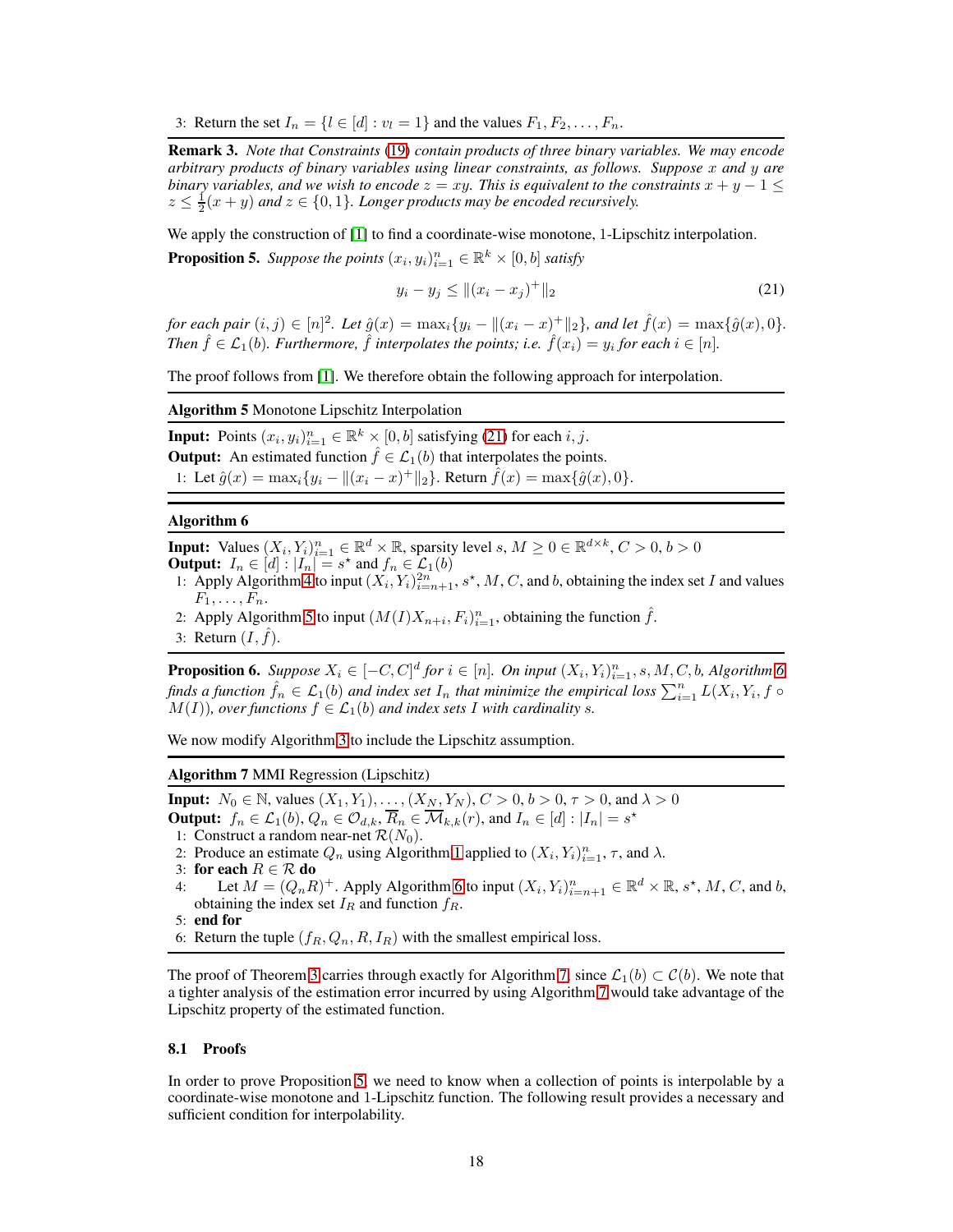<span id="page-18-0"></span>**Proposition 7** (From Proposition 3.3 and Proposition 4.1 in [\[1\]](#page-8-14)). *A collection of points*  $(x_i, y_i)_{i=1}^n \in$  $\mathbb{R}^k \times \mathbb{R}$  *is interpolable with respect to the class of coordinate-wise monotone and 1-Lipschitz functions if and only if*

$$
y_i - y_j \le ||(x_i - x_j)^+||_2
$$

*for all*  $i, j \in [n]$ *. Further, if the collection is interpolable, then the function* 

$$
\hat{f}(x) = \max_{i} \{ y_i - ||(x_i - x)^{+}||_2
$$

*is an interpolation that is coordinate-wise monotone and* 1*-Lipschitz.*

*Proof of Proposition [5.](#page-17-4)* By Proposition [7,](#page-18-0) the data admits an interpolation by a coordinate-wise monotone 1-Lipschitz function. Further, the function  $\hat{f}$  interpolates the data, and is coordinatewise monotone and 1-Lipschitz. Since  $y_i \geq 0$  for all i, the function  $\hat{q}$  interpolates the data also. The zero function is 1-Lipschitz and coordinate-wise monotone. Therefore,  $\hat{g}$ , which is the pointwise maximum of two 1-Lipschitz and coordinate-wise monotone functions, is itself 1-Lipschitz and coordinate-wise monotone.

It remains to show that  $0 \le \hat{g}(x) \le b$  for all x. Clearly  $\hat{g}(x) \ge 0$  for all x. Since  $y_i \le b$  for all i, it holds that

$$
\hat{f}(x) \le \max_{i} \{ b - ||(x_i - x)^+||_2 \} \le b \implies \hat{g}(x) \le b.
$$

*Proof of Proposition* [6.](#page-17-5) First we show that Algorithm [4](#page-16-1) finds an index set I and values  $F_1, \ldots, F_n \in$  $[0, b]$  minimizing  $\sum_{i=1}^{n} (Y_i - F_i)^2$ , such that the points  $(M(I)^T X_i, F_i)_{i=1}^n$  are interpolable by a coordinate-wise monotone 1-Lipschitz function. Later, we will show that the points are in fact interpolable by a coordinate-wise monotone 1-Lipschitz function with range  $[0, b]$ , a more restrictive requirement.

Let  $I = \{i : v_i = 1\}$ . Constraint [\(17\)](#page-16-3) ensures that exactly s of the  $v_i$  variables are set to 1, so that  $|I| = s$ . Given this index set, we will show that the points  $(M(I)^T X_i, F_i)_{i=1}^n$  are interpolable by a coordinate-wise monotone 1-Lipschitz function. By Proposition [7,](#page-18-0) this is equivalent to

$$
F_i - F_j \le || (M(I)^T X_i - M(I)^T X_j)^{+} ||_2,
$$

for each i, j. First observe that this is equivalent to either (a)  $F_i \leq F_j$  or

(b) 
$$
(F_i - F_j)^2 \le ||(M(I)^T X_i - M(I)^T X_j)^{+}||_2^2
$$
.

We now show how the constraints encode this condition. First suppose  $F_i > F_j$ . Then by Constraint  $(18)$ ,  $z_{ij} = 1$ , and

$$
F_i - F_j \le || (M(I)^T X_i - M(I)^T X_j)^+ ||_2 \iff (F_i - F_j)^2 \le || (M(I)^T X_i - M(I)^T X_j)^+ ||_2^2
$$
  
\n
$$
\iff (F_i - F_j)^2 \le || (M(I)^T X_i - M(I)^T X_j)^+ ||_2^2 + (1 - z_{ij})b^2.
$$

Next suppose  $F_i \leq F_j$ . Then  $z_{ij}$  is free to equal 0, so that

$$
(F_i - F_j)^2 \le || (M(I)^T X_i - M(I)^T X_j)^+ ||_2^2 + (1 - z_{ij})b^2.
$$

We conclude that the points  $(M(I)^T X_i, F_i)_{i=1}^n$  are interpolable by a coordinate-wise monotone 1-Lipschitz function if and only if

<span id="page-18-1"></span>
$$
(F_i - F_j)^2 \le ||(M(I)^T X_i - M(I)^T X_j)^{+}||_2^2 + (1 - z_{ij})b^2.
$$
 (22)

for each pair  $(i, j)$ , where  $z_{ij} = 1$  if  $F_i > F_j$ . Expanding the right hand side of [\(22\)](#page-18-1),

$$
\| (M(I)^T X_i - M(I)^T X_j)^+ \|_2^2 = \sum_{p=1}^k \left( \sum_{l=1}^d (M(I)^T)_{pl} (X_{il} - X_{jl}) \right)^{+,2}
$$
  
= 
$$
\sum_{p=1}^k \left( \sum_{l=1}^d v_l M_{lp} (X_{il} - X_{jl}) \right)^{+,2}.
$$